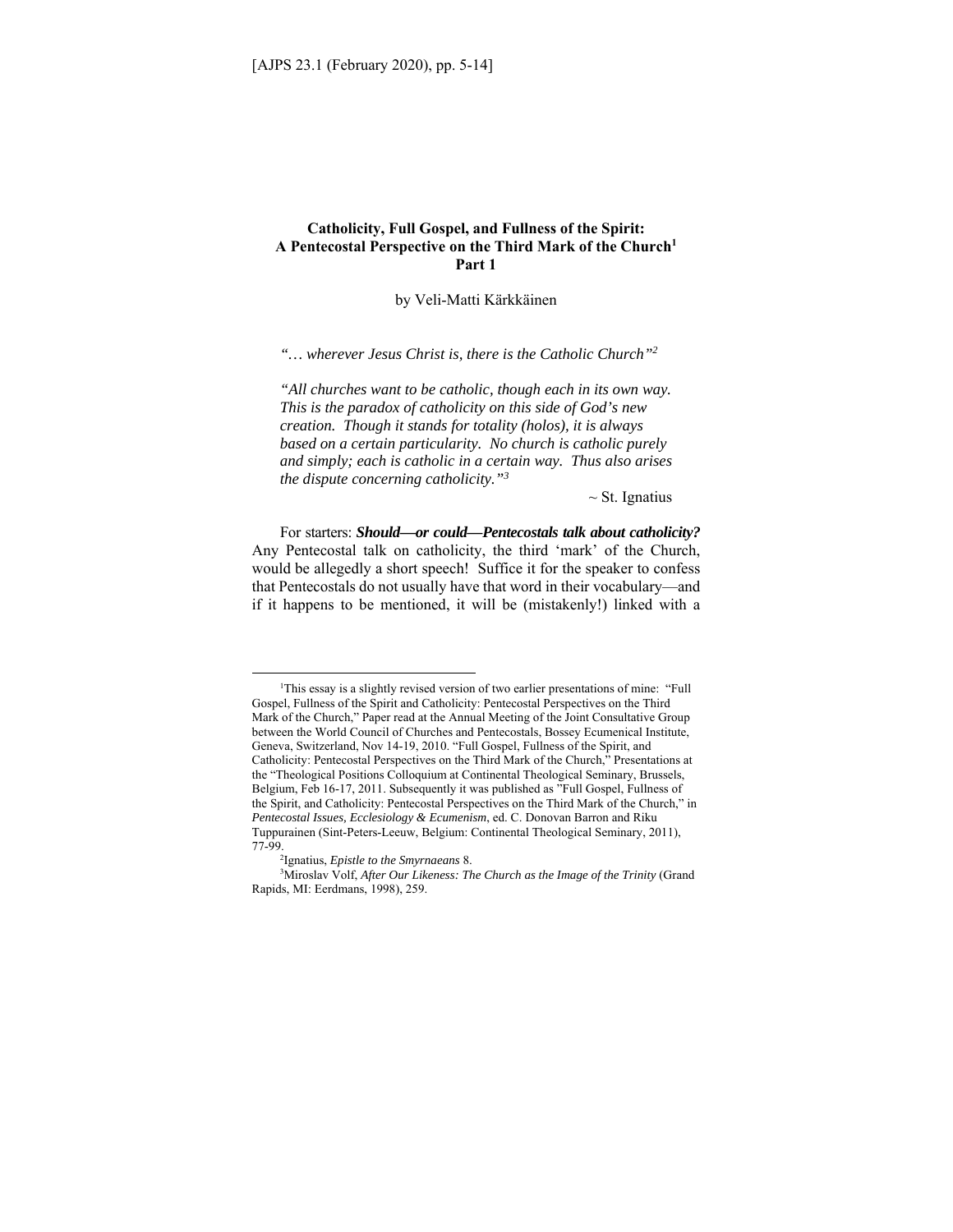specific denomination (namely the Roman Catholic Church), concerning which too many Pentecostals have prejudices and misconceptions.<sup>4</sup>

This essay, however, testifies to the contrary! It attempts to talk about catholicity in a Pentecostal perspective. Indeed, against the common assumption, it can be argued that even though the Pentecostal theological thesaurus does not use this term, materially and thematically the idea of catholicity is embedded in the very texture of Pentecostal spirituality and theology. That said, one also has to be careful in too hastily establishing these kinds of theological connections and finding 'convergences' everywhere and between all church traditions, as seems to be in vogue in much of contemporary ecumenical discourse.

For the sake of ecumenical advancement, it is rather necessary and useful to take a careful look at the various meanings attached to the term 'catholic', its ramifications and conditions, and then to reflect on possible emerging common themes among various church traditions. Hence, an exploration like the one under discussion here can only be that—an exploration. Its mode is suggestive rather than assertive.

My essay consists of two main parts. In Part 1, I will try to clarify some key issues regarding the meaning of the term 'catholic' in order for us to speak the same language and to highlight aspects of the conversation important to my argumentation. In the same context, I will also highlight some of the important theological corollaries and ramifications related to the use of this term. In Part 2, I will attempt to outline some key features (as I see them) in the distinctively Pentecostal understanding of catholicity. Tentatively put, the Pentecostal understanding of catholicity is focused on the concept of the Full Gospel—the desire to embrace "all" of Christ as Savior, Justifier, Baptizer with the Spirit, Healer, and the Soon-Coming King—as well as on the yearning for the fullness of the Spirit. That deep spiritual experience and empowerment of all Christians for proclamation and service has propelled Pentecostals to spread the Gospel all over the world among all cultures and people groups. On that basis, we will be able to look at both potential Pentecostal contributions to the discussion about catholicity and at the potential liabilities, challenges, and problems in the Pentecostal self-understanding of the church.

 ${}^{4}$ It is significant that another mark of the church, in contrast – namely apostolicity – is deeply embedded in Pentecostal consciousness, as can be discerned even in the nomenclatures: the first ever Pentecostal church on Azusa Street, Los Angeles, CA, named itself *Apostolic Faith Mission*. Similarly, a number of older Pentecostal churches and denominations are known by the term "apostolic," as in *Apostolic Faith Mission* of South Africa, one of the oldest and most influential ones. A number of publications and organizations also bear that name. See further, Veli-Matti Kärkkäinen, "Pentecostalism and the Claim for Apostolicity," *Evangelical Review of Theology* 25, no. 4 (2001): 323- 36.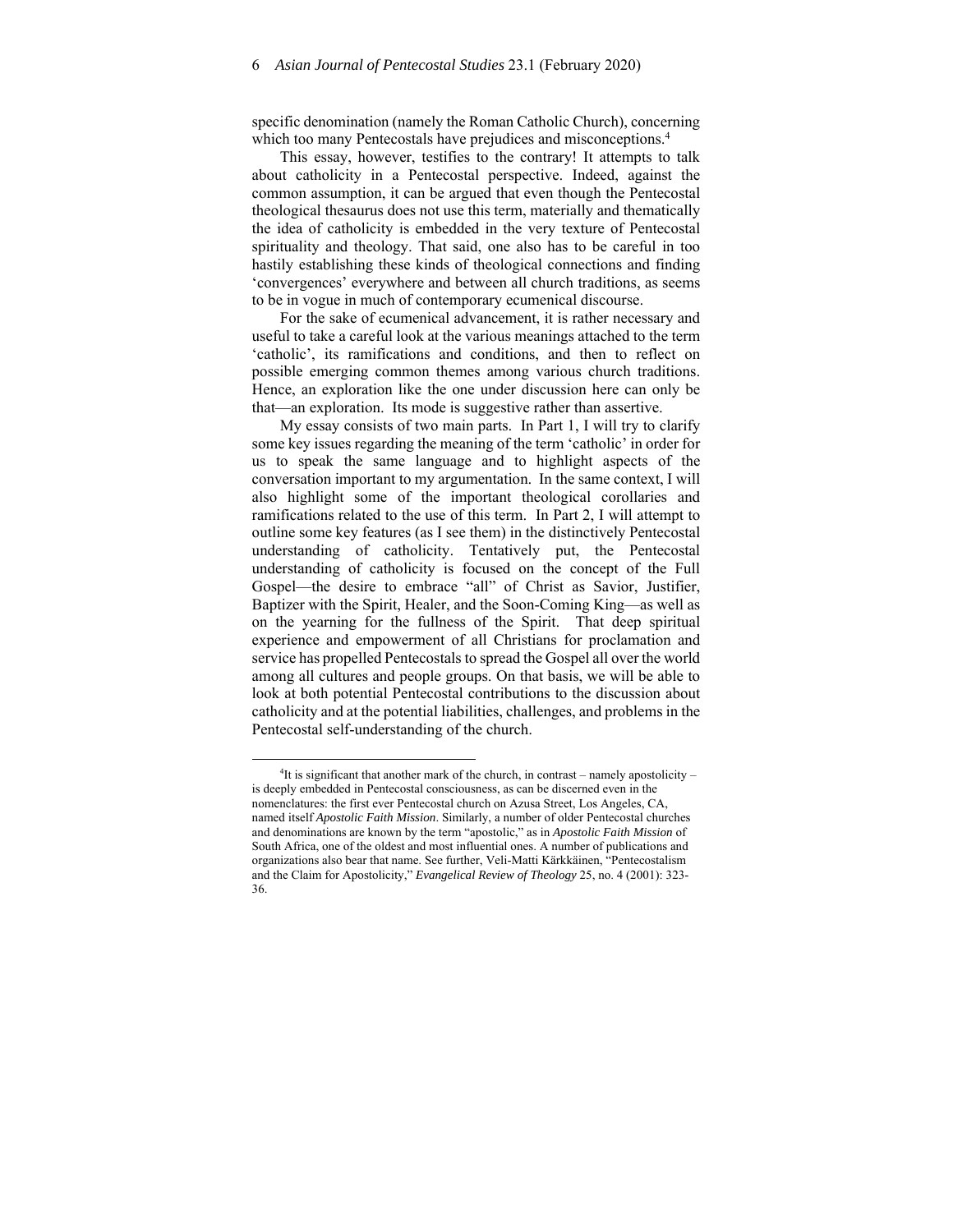### **Part 1: Catholicity in Contemporary Ecumenical Understanding**

#### **Multidimensional and Multifaceted Meaning(s) of Catholicity**

As is well known, the Greek expression *kath' holou* means "[referring to the] whole," "complete," "not missing anything;" similarly, the Latin term *catholicus* means "universal" or "general." To St. Ignatius, the Bishop of Antioch, who lived at the turn of the 2nd century, we owe the classic brief description of catholicity (cited above) that "wherever Jesus Christ is, there is the Catholic Church." Here, Ignatius is clearly speaking of the local church first and foremost; and it is an ecumenical consensus currently that, in the primary sense of the word, each local church is catholic.<sup>5</sup> For Pentecostal ecclesial sensibilities, the affirmation of the catholicity of the local church is a critical truth, since Pentecostal ecclesiology (in keeping with the whole Free Church tradition) is so much locally oriented that often the acknowledgment of the universality of the Church as the worldwide Body of Christ may not be adequately present.<sup>6</sup>

A related—and in many ways, corollary—contemporary consensus is that catholicity is not only speaking of the oneness and wholeness of the church, but also its diversity (-in-unity). The ecclesiological document, *The Nature and Mission of the Church*, makes an important remark to this effect: "Diversity appears not as accidental to the life of

<sup>5</sup> *Lumen Gentium* (#13) of Vatican II expresses this ecumenical consensus in a remarkable way: "In virtue of this catholicity each individual part [of the Church] contributes through its special gifts to the good of the other parts and of the whole Church. Thus through the common sharing of gifts and through the common effort to attain fullness in unity, the whole and each of the parts receive increase." So also the Lutheran Wolfhart Pannenberg, *Systematic Theology*, vol. 3, trans. Geoffrey Bromiley (Grand Rapids, MI: Eerdmans, 1998), 408-9. In light of this ecumenical consensus, the categorical prioritizing of the universal church as the "source" and foundation of the catholicity of the local church by Joseph Cardinal Ratzinger strikes one as odd: "What first exists is the one Church, the Church that speaks in all tongues – the *ecclesia universalis*; she then generates Church in the most diverse locales, which nonetheless are all always embodiments of the one and only Church. The temporal and ontological priority lies with the universal Church; a Church that was not catholic would not even have ecclesial reality." Joseph Ratzinger, *Called to Communion*, trans. Adrian Walker (San Francisco: Ignatius Press, 1996), 44.

<sup>&</sup>lt;sup>6</sup>See the important comment by the Pentecostal theologian from Singapore, Simon Chan, "Mother Church: Toward a Pentecostal Ecclesiology," *PNEUMA: The Journal of the Society for Pentecostal Studies* 22, no. 2 (2000): 184: "In the New Testament the local congregation could therefore be described as 'the whole church' (Rom. 16:23) – which is what the word 'catholic' means – precisely because it is constituted 'whole' by the Spirit when the whole church gathers together in the name of Jesus Christ to celebrate the communion."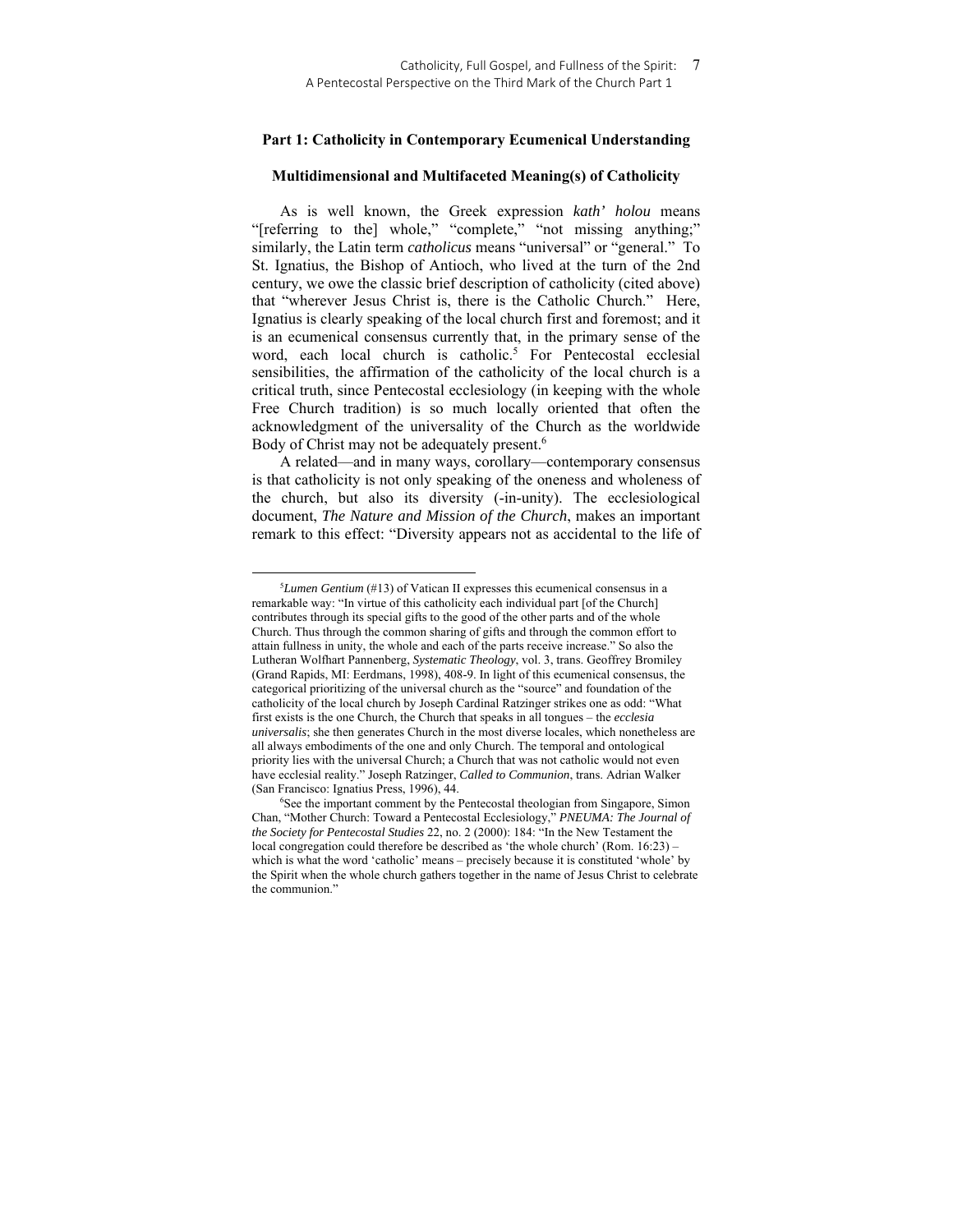the Christian community, but as an aspect of its catholicity, a quality that reflects the fact that it is part of the Father's design that the story of salvation in Christ be incarnational. Thus, diversity is a gift of God to the Church."7

In the globalizing world and after the advent of postmodernity with its celebration of alterity and diversity, this insight into the dynamic nature of catholicity is of great significance.<sup>8</sup> Indeed, Howard A. Snyder, a Methodist, speaks of all four marks of the church in terms of a dynamic, mutual conditioning. He surmises that all four form a continuum rather than single poles. Thus, the Church is not only "one, uniform," but also "diverse, varied"; not only "holy (sacred)," but also "charismatic"; not only "catholic, universal," but also "local, contextualized"; and not only about "apostolic authority," but also about "prophetic Word."9 What Vatican II's *Lumen Gentium* says to this effect is something greatly appreciated by Pentecostals as well: "In these communities, though they may often be small and poor, or existing in the diaspora, Christ is present through whose power and influence the One, Holy, Catholic and Apostolic Church is constituted."*<sup>10</sup>*

In Christian tradition, it is customary to speak of two interrelated dimensions of the term 'catholic'—the quantitative dimension and the qualitative dimension. The classic definition by Cyril of Jerusalem of the

 Howard A. Snyder, "The Marks of an Evangelical Ecclesiology," in *Evangelical Ecclesiology: Reality or Illusion,* ed. John G. Stackhouse Jr. (Grand Rapids, MI: Baker Academic, 2003), 83-89, particularly. 10*Lumen Gentium*, 26.

<sup>7</sup> *The Nature and Mission of the Church: A Stage on the Way to a Common Statement*, Faith and Order Paper no. 198 (Geneva: WCC, 2005), #16 [hereafter: *NMC*]. The text immediately following in the same paragraph elaborates on the basis and implications of this diversity: "Not only do various passages of the New Testament use the plural 'churches' to denote that there are a variety of local churches (cf. Acts 15:41; Rom 16:16; 1 Cor 4:17; 7:17; 11:16; 16:1, 19; 2 Cor 8:1; Gal 1:2; 1 Thess 2:14), without thereby contradicting the conviction that Christ's body is one (Eph 4:4), but also one finds variety among the ecclesiological themes and insights addressed by individual books. The inclusion of such plurality within the one canon of the New Testament testifies to the compatibility of unity and diversity. Indeed, the discussion of the one body with many members (cf. 1 Cor 12-14) suggests that unity is possible only through the proper co-ordination of the diverse gifts of the Triune God." See also Report of Section II: "Multiplicity of Expression of the One Faith," §§13-22, in *On the Way to Fuller Koinonia: Official Report of the Fifth World Conference on Faith and Order*, ed. Thomas F. Best and Günther Gassmann, Faith and Order Paper no. 166 (Geneva: WCC, 1994), 240-42. 8

This crucial insight was acknowledged by the drafters of the *Princeton Proposal for Christian Unity* by American ecumenists: "In late modernity we fear unity, often with good reason. We cherish our particularity.… We look with suspicion on the political and economic forces that impose homogeneity. We celebrate diversity and pluralism, sometimes as a good in its own right, because we fear the constraints of single sets of ideals." *In One Body through the Cross: The Princeton Proposal for Christian Unity*, ed. Carl E. Braaten and Robert W. Jenson (Grand Rapids, MI: Eerdmans, 2003), #2 (p. 12).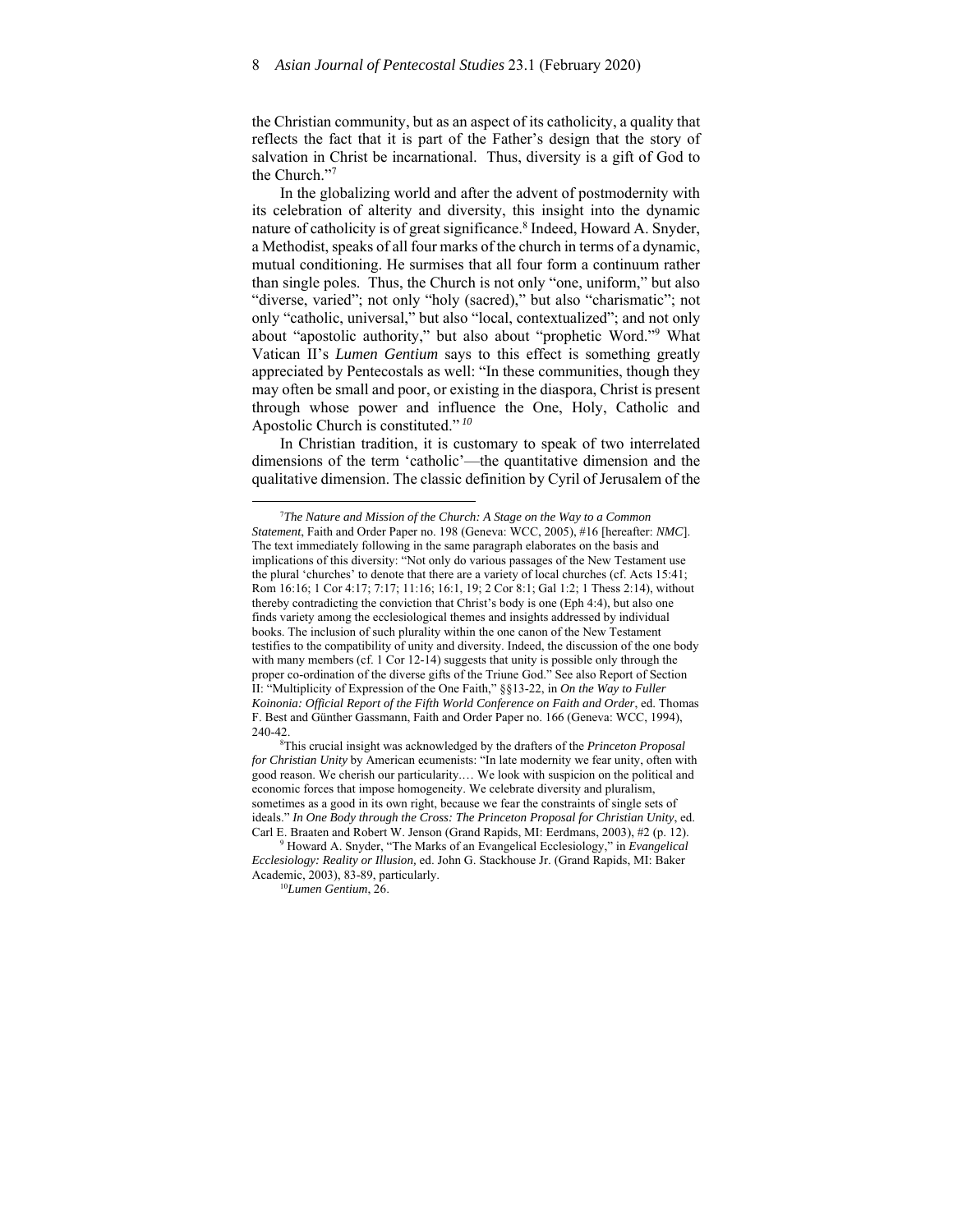#### Catholicity, Full Gospel, and Fullness of the Spirit: A Pentecostal Perspective on the Third Mark of the Church Part 1

4th century brings to light both of these dimensions. The church is called catholic because it is spread throughout the entire inhabited world (*oikoumene*) from one end to the other, and because it teaches in its totality (*katholikos*) and without leaving anything out of every doctrine which people need to know relating to things visible and invisible, whether in heaven and earth. It is also called catholic because it brings to obedience every sort of person—whether rulers or their subjects, the educated and the unlearned. It also makes available a universal (*katholikos*) remedy and cure to every kind of sin.11

The quantitative dimension speaks of the spread of the Church everywhere (cf. Matt 28:18-20), whereas the qualitative speaks of the fullness and completeness (i.e., wholeness) of the Gospel of Jesus Christ.12 In order for these two dimensions to be valid, there also has to be temporal dimension of the catholicity—namely, that the Gospel preached is in continuity with the Gospel of the New Testament and that the Church preaching that Gospel stands on the *"foundation of the apostles and prophets"* (Eph 2:20). Or otherwise, the Gospel preached is *"another Gospel"* (Gal 1:7), and the church spreading to all corners of the earth is not built on Christ, *"the cornerstone"* (Eph 2:20).

The New Testament does not use term 'catholic' in this technical ecclesiological sense. Yet the Bible speaks much of the various facets of this term, which was important enough to be added to the Constantinopolitan Creed (381). The fullness of the Gospel of Jesus Christ is nothing else than the fullness of Jesus Christ himself. He who was *"full of grace and truth"* (John 1:14) came so that we *"may have life, and have it abundantly"* (10:10). Indeed, since *"in him the whole fullness of deity dwells bodily, . . .* [we] *have come to fullness of life in him"* (Col 2:9, 10). He who came to baptize with the Holy Spirit (cf. Mk 1:8), after his glorious resurrection and ascension, poured out the Spirit on the Day of Pentecost so that those who were gathered *"together in one place* (Acts 2:1) . . . *were all filled with the Holy Spirit and began to speak in other tongues, as the Spirit gave them utterance"* (2:4). Significantly therefore, Jürgen Moltmann, a Reformer, says that

<sup>&</sup>lt;sup>11</sup>Catechetical Lecture 18, 23.<br><sup>12</sup>*NMC*, #12: "The Church is catholic because God is the fullness of life 'who desires everyone to be saved and to come to the knowledge of the truth' (1 Tim 2:4), and who, through Word and Spirit, makes his people the place and instrument of his saving and life-giving presence, the community 'in which, in all ages, the Holy Spirit makes the believers participants in Christ's life and salvation, regardless of their sex, race or social position'." The citation is from *Confessing the One Faith: An Ecumenical Explication of the Apostolic Faith as it is Confessed in the Nicene-Constantinopolitan Creed (381)*. Faith and Order Paper no. 153, new rev. version, 4th printing (Geneva: WCC, 1996), §240.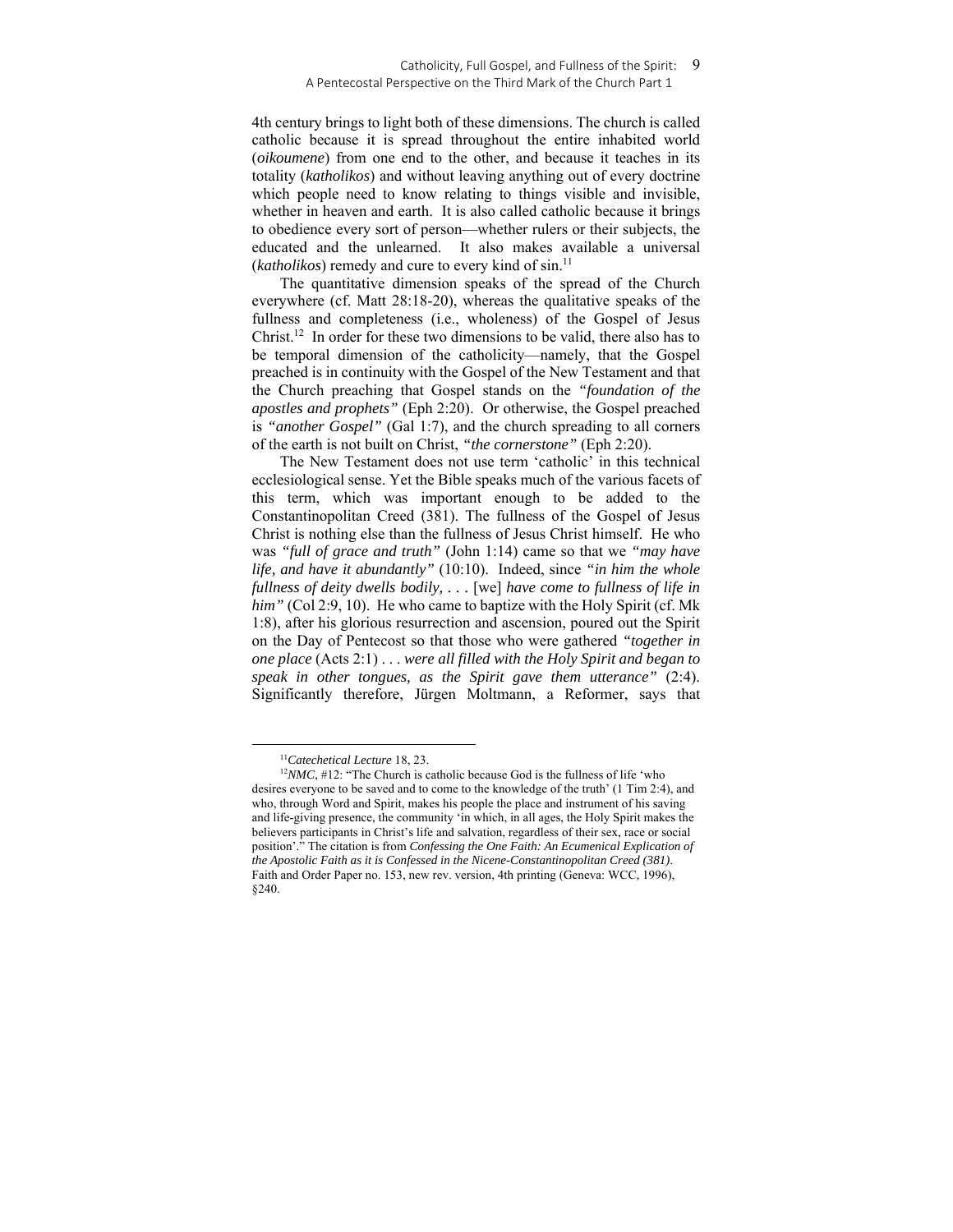glossolalia (i.e., speaking in tongues) was the first sound and "birthmark" of the Christian church.<sup>13</sup>

Although the Church of Jesus Christ, whether as a local congregation or as the universal body, already has the fullness of the Gospel as a gift from God, it also being an eschatological reality. That's why we wait eagerly *"until we all attain to the unity of the faith and of the knowledge of the Son of God, to mature manhood, to the measure of the stature of the fullness of Christ"* (Eph 4:13).<sup>14</sup>

#### A Divine Gift and a Human Task

From the nature of the gift, it follows that the four marks are also a task for us to pursue. Paul's reasoning in Ephesians 4 is an illustrative example. Speaking of the gift of the unity in terms of the sevenfold oneness *("one body and one Spirit"* [vv. 4-6]), he wants the Christians to be *"eager to maintain the unity of the Spirit in the bond of peace* (v. 3)…*with all lowliness and meekness, with patience, forbearing one another in love"* (vv. 1-2). In other words, human beings do not create catholicity any more than, say, unity. It is a divine quality given to the church. Human beings are thereby called to practice and grow into a more authentic manifestation of those qualities until they be completed on the other side of the eschaton.15

In what sense can catholicity—along with unity, holiness, and apostolicity—be understood as the 'mark' of the Church? None of the marks can be understood in a sense that they allow us to unambiguously discern where the true Church is. These marks are part of the creed (i.e., confession of faith). We cannot see these marks in real life; at its best, we may perhaps see some glimpses, as it were, into the reality they point to. Rather, we believe them.16 The catholicity of the Church, as much as her unity, holiness, and apostolicity, is a matter of confession of faith.

<sup>13</sup>Jürgen Moltmann, "The Spirit Gives Life: Spirituality and Vitality," in *All Together in One Place: Theological Papers from the Brighton Conference on World Evangelization*, ed. Harold D. Hunter and Peter D. Hocken (Sheffield: Sheffield

Academic Press, 1993), 26.<br><sup>14</sup>*NMC*, #52: "The oneness, holiness, catholicity and apostolicity of the Church are God's gifts and are essential attributes of the Church's nature and mission. However, there is a continual tension in the historical life of the Church between that which is already given and that which is not yet fully realised."<br><sup>15</sup>See further, Pannenberg, *Systematic Theology*, 3:407.<br><sup>16</sup>Indeed, the literal text of the creed is not only saying that we "believe in" the

church as described by these marks but that we "believe" the church, and consequently the marks thereof.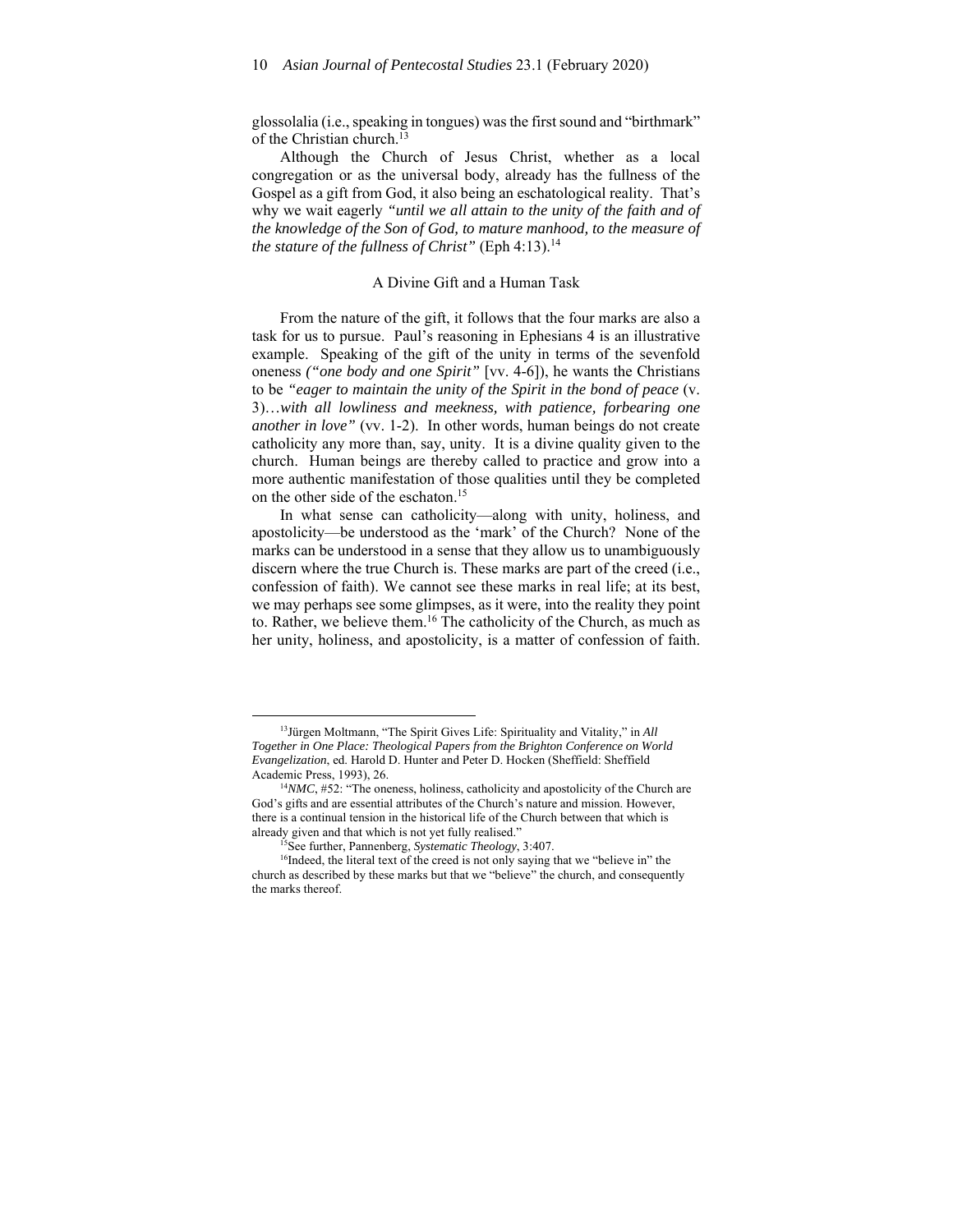#### Catholicity, Full Gospel, and Fullness of the Spirit: 11 A Pentecostal Perspective on the Third Mark of the Church Part 1

The more so as we look around and see how very badly all churches (including our own church) lack the qualities of these marks.<sup>17</sup>

Consider 'unity' for a moment. It takes an eye of faith to see any sign of the unity of the one Church of Jesus Christ in the midst of bewildering diversity, splits, and mutual condemnations of churches. The deplorable situation of the empirical church, however, is not reason to cast away the confession of faith, but rather makes it ever more necessary as we await the eschatological fullness.<sup>18</sup>

Only the Church of Christ as a whole (as even the term itself defines it) can be a catholic church. Consequently, no single church alone can represent or manifest catholicity apart from others—not even the oldest one (Orthodox Church) or the biggest one (Roman Catholic). Any claim from a single church to the true catholicity, vis-à-vis lack thereof in other churches, not only shows arrogance, but also leads to an ecumenical impasse.19 Hence, Moltmann rightly speaks of each church on this side of the eschaton as "limited, non-universal and non-catholic until *'every rule and every authority and power'* (1 Cor 15:24) is destroyed" by Christ the Lord.<sup>20</sup> This is not to deny the catholicity of each local church, but rather to acknowledge that her "catholicity in the face of its particularity is an expression of its hope" for the coming eschatological fulfillment.<sup>21</sup>

In his important study on the Free Church ecclesiology as represented by John Smyth, founder of the Baptist movement in the 17th century, Miroslav Volf, who was deeply rooted in the Pentecostal movement of his homeland, Yugoslavia, in critical dialogue with Orthodox (J. Zizioulas) and Roman Catholic (J. Ratzinger/Benedict XVI) ecclesiologies, suggests an ecclesiological minimum according to

<sup>&</sup>lt;sup>17</sup>*NMC*, #55: "The essential catholicity of the Church is confronted with divisions between and within the Christian communities regarding their life and preaching of the Gospel. Its catholicity transcends all barriers and proclaims God's word to all peoples: where the whole mystery of Christ is present, there too is the Church catholic. However, the catholicity of the Church is challenged by the fact that the integrity of the Gospel is not adequately preached to all; the fullness of communion is not offered to all. Nevertheless, the Spirit given to the Church is the Spirit of the Lordship of Christ over all creation and all times. The Church is called to remove all obstacles to the full

embodiment of what is already its nature by the power of the Holy Spirit."<br><sup>18</sup>See the important remarks by Pannenberg, *Systematic Theology*, 3:409, 411.<br><sup>19</sup>This is rightly and firmly affirmed by the Roman Catholic Avery "Catholicity, so conceived, is not exclusively proper to the Roman Catholic church, the church that uses the term 'catholic' as part of its official title. Rather, catholicity is a mark or property of the church of Christ as such." Avery Dulles, "The Catholicity of the Augsburg Confession," *Journal of Religion* 63 (1983): 349. Similarly, Pannenberg, *Systematic Theology*, 3:407-8. 20Jürgen Moltmann, *The Church in the Power of the Spirit: A Contribution to* 

*Messianic Ecclesiology*, trans. Margaret Kohl (London: SCM Press, 1977), 350. <sup>21</sup>Moltmann, *Church in the Power of the Spirit*, 25.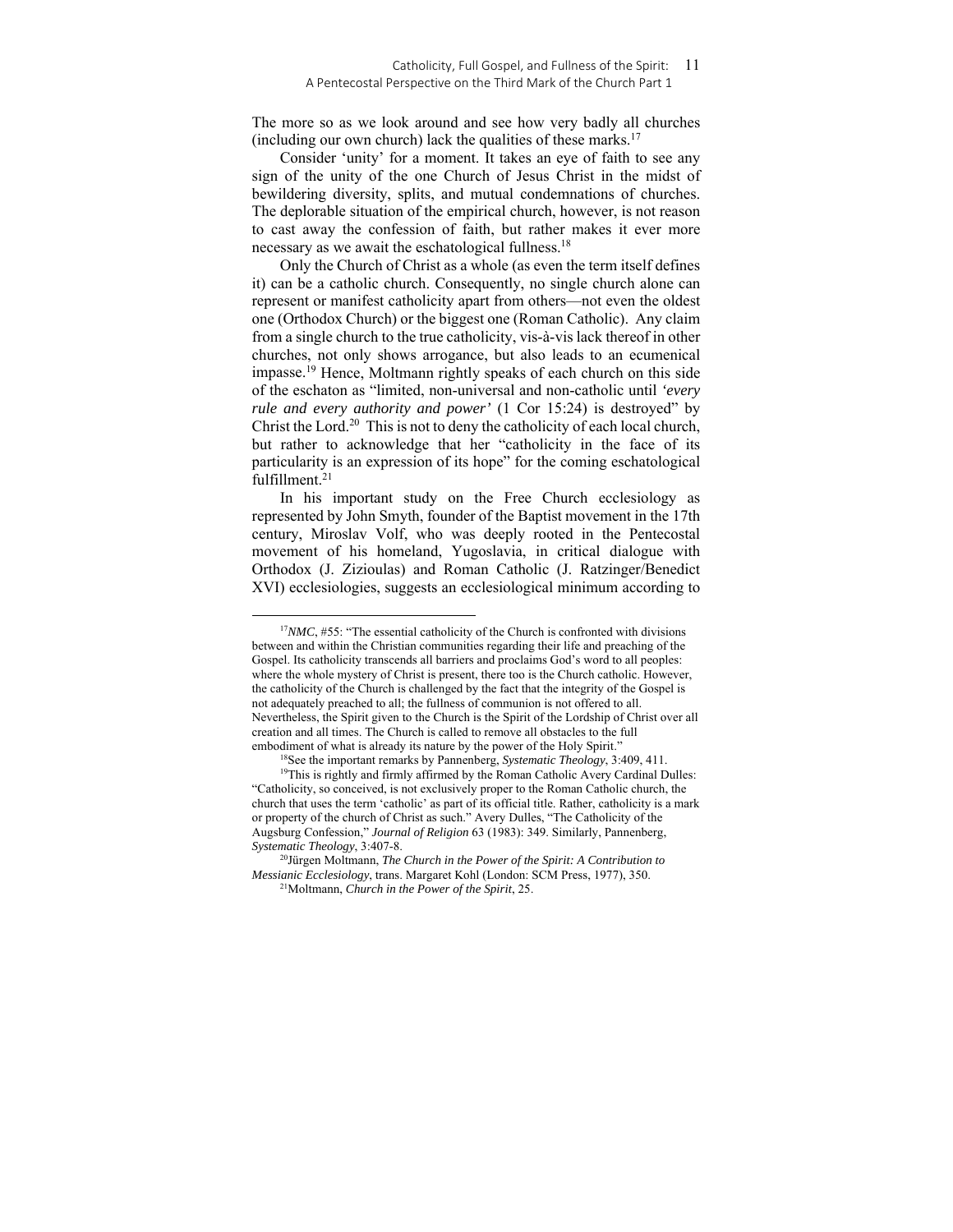which any church should show openness to other churches.<sup>22</sup> Only that church can be catholic which by opening herself up to other churches shows belonging, dependency, and desire to make a contribution to all other churches of Christ.23 If this quality is lacking, it means that each church seeks to define catholicity only for herself (as the quotation from Volf in the beginning of the essay mentions) and so frustrates the whole concept itself.

Openness to other churches and their catholicity is necessary also because catholicity is interrelated with all other marks of the church. Indeed, they can only function when seen as integrally intertwined. As Thomas C. Oden, a Methodist, succinctly puts it: "Only that church that is one can be catholic. Only that church that is united in the one mission of the one Lord can be apostolic. Lacking that holiness which is fitting to the obedience of faith, one finds neither apostolicity nor catholicity. Only that church that is formed by the apostolic memory can be united in one body with the Lord."24

#### The Question of Ecclesiality: What Makes the Church, Church?

Not only are the 'marks' related to each other, but they are also integrally related to the most foundational and deepest ecclesiological dispute—namely, the question of the ecclesiality of the Church or what makes the Church, church? In other words, what are the conditions of the being of the Church?

It is in the dispute concerning catholicity and other marks of the Church that "episcopal" churches<sup>25</sup> and Free churches have stood at the opposite extremes. The very foundation of Free Church ecclesiology is at stake. Episcopal churches contend that the apostolicity of Free churches is uncatholic, because it lacks the connection to the whole Church in its history, which is assured by the *successio apostolica*. 26

<sup>&</sup>lt;sup>22</sup>Volf, *After Our Likeness*, 274-75, 278.<br><sup>23</sup>*NMC* (#12) puts it succinctly: "Being the creature of God's own Word and Spirit, the Church is one, holy, catholic and apostolic. These essential attributes flow from and illustrate the Church's dependence upon God." 24Thomas C. Oden, *Life in the Spirit: Systematic Theology* (San Francisco: Harper

Collins, 1992), 3:349. Similarly *NMC*, #35: "This is a central implication of affirming the apostolicity of the Church, which is inseparable from the other three attributes of the Church – unity, holiness and catholicity." See also Vladimir Lossky, "Concerning the Third Mark of the Church: Catholicity," in *In the Image and Likeness of God*, ed. J. H. Erickson and T. E. Bird (Crestwood, NY: St. Vladimir's Seminary Press, 1985), 171;

Pannenberg, *Systematic Theology*, 3:405. 25The term *episcopal* in its general theological sense means those churches that regard a bishop as a necessary condition of the ecclesiality of the church. 26See further, Volf, *After Our Likeness*, 259-60.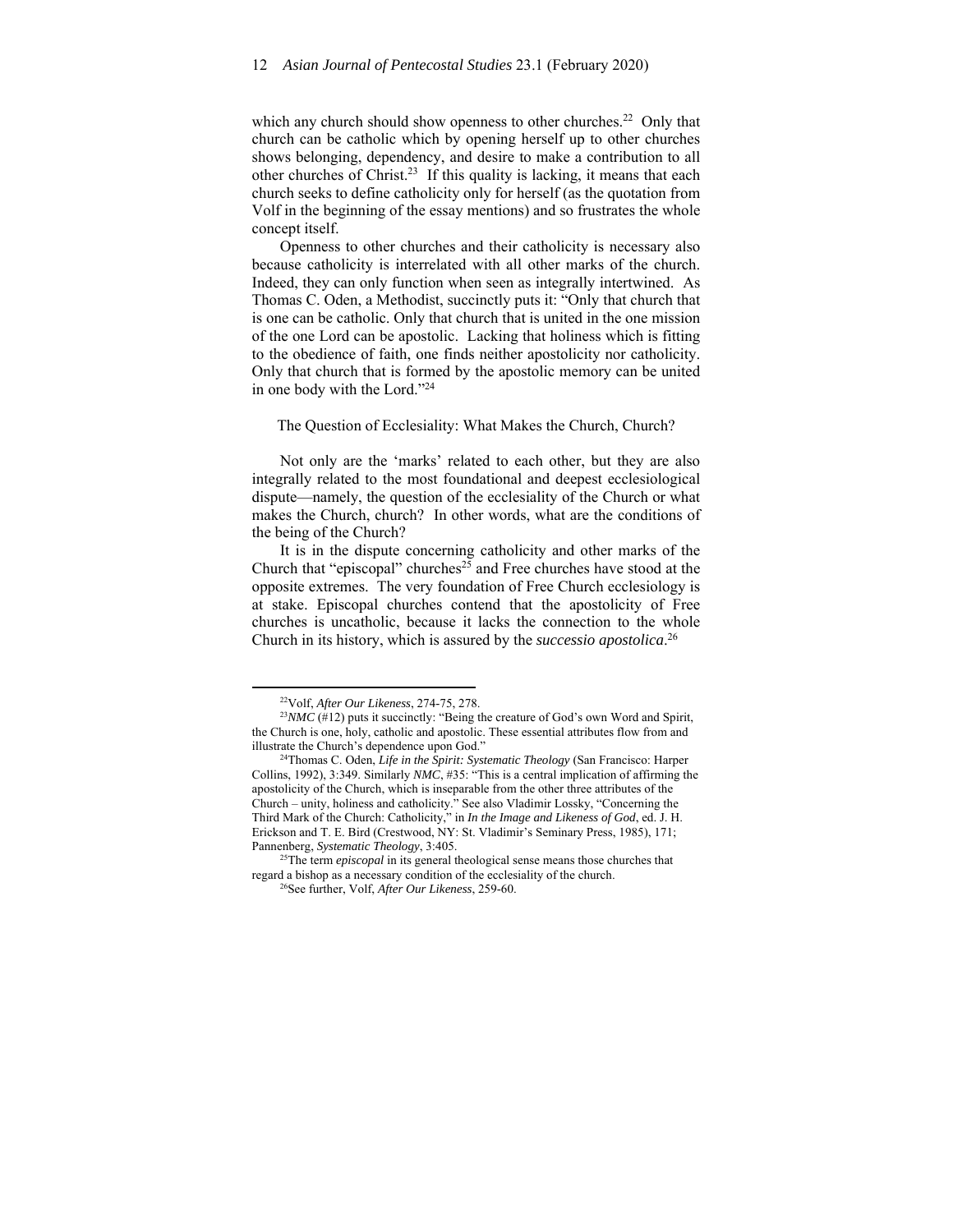#### Catholicity, Full Gospel, and Fullness of the Spirit: 13 A Pentecostal Perspective on the Third Mark of the Church Part 1

As far as the conditions of ecclesiality are concerned, the episcopal and Free Church traditions differ especially in the following three respects. (1) According to the Catholic and Orthodox traditions, Free Church ecclesiology lacks a bishop to ensure the presence of Christ; whereas, according to the Free Church tradition, such a bishop is not permitted. (2) In the episcopal model, Christ's presence is mediated sacramentally; whereas the Free churches speak of Christ's unmediated, direct presence in the entire local communion. And (3) Again according to the episcopal tradition, the church is constituted through the performance of objective activities, so Christ's constitutive presence is not bound to the subjective disposition (even if the latter is not unimportant); whereas the Free churches have come to emphasize subjective conditions (namely, faith and obedience) to the point that, where these are missing despite the presence of the objective aspects, serious doubt arises regarding ecclesiality.<sup>27</sup>

The Free churches have insisted on the holiness, oneness, apostolicity, and catholicity of their own churches, although they have rarely argued along the classical canons. They understand the holiness of their churches primarily in the holiness of their members, in the oneness of the Church in the spiritual unity of all born-again Christians,<sup>28</sup> their apostolicity in their faithfulness to the apostolic doctrine and life,<sup>29</sup> and their catholicity as a consequent, self-evident fact.<sup>30</sup> On the other hand, the Free churches have accused the traditional churches of a lack of ecclesiality—their holiness being impaired by the presence of mixed membership, their claim of apostolicity on the basis of apostolic succession being biblically unfounded, and so on.

The current transformation of the global Christian Church and a growing acceptance of diversity and alterity within the one Church of Jesus Christ make it necessary and urgent for the churches together to look for ways to negotiate this impasse. Only then can we speak of the catholicity of the whole Church!

In this part, Part 1, I have clarified some key issues regarding the meaning of the term 'catholic' in order for us to speak the same language and to highlight aspects of the conversation important to my argumentation. In the same context, I have also highlighted some of the

<sup>&</sup>lt;sup>27</sup>Volf, *After Our Likeness*, 133-35.<br><sup>28</sup>For a Pentecostal understanding of unity, see, e.g., my *Spiritus ubi vult spirat: Pneumatology in Roman Catholic-Pentecostal Dialogue 1972-1989,* Schriften der

Luther-Agricola-Gesellschaft 42 (Helsinki: Luther-Agricola-Society, 1998), 314-23. 29For a Pentecostal understanding, see, e.g., my *Spiritus ubi vult spirat*, 355

especially.<br><sup>30</sup>See, e.g., John Smyth, *The Works of John Smyth*, ed. W. T. Whitley (Cambridge: Cambridge University Press, 1915), 745; and R. Flew and R. E. Davies, eds., *The Catholicity of Protestantism* (London: Lutterworth, 1950).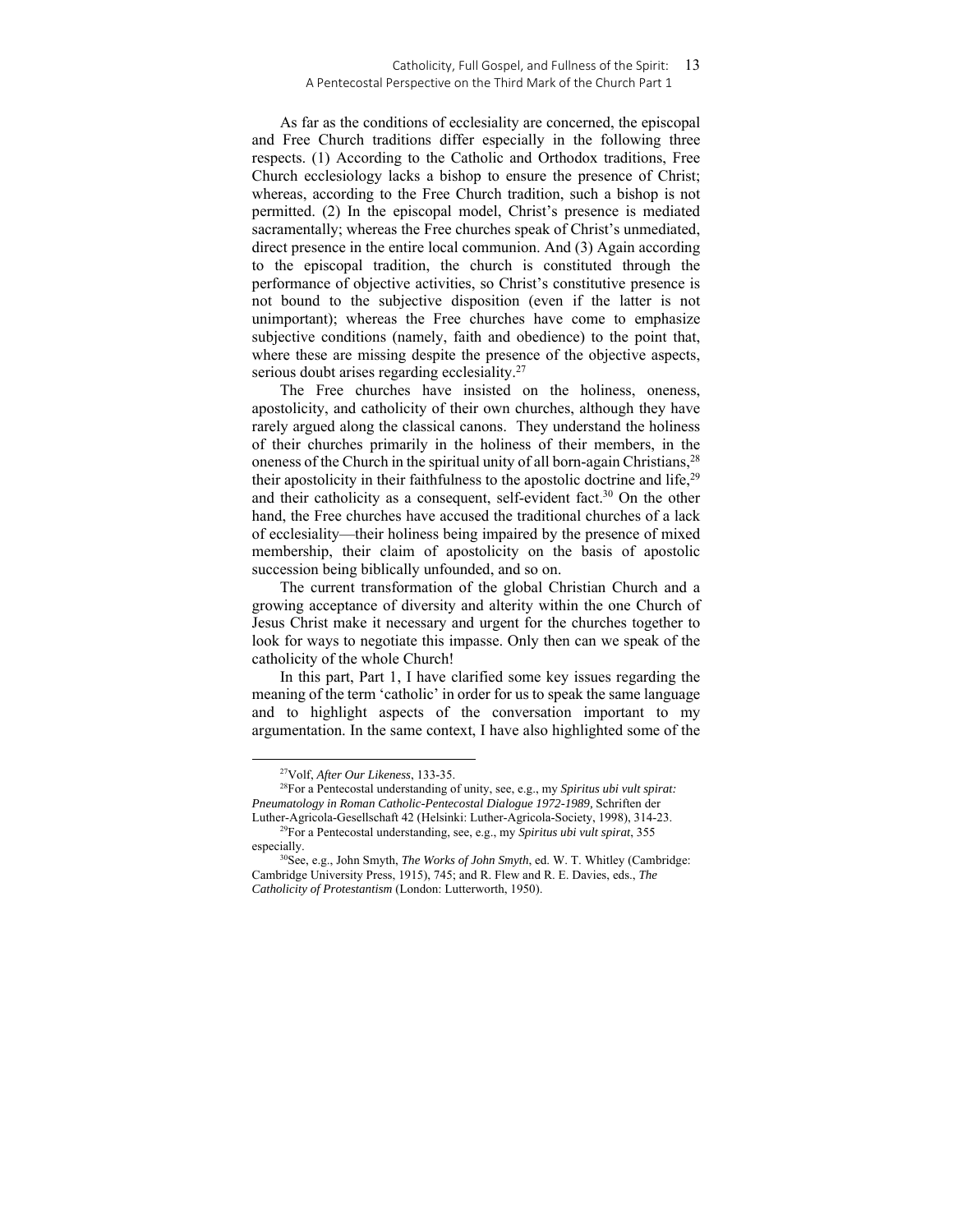important theological corollaries and ramifications related to the use of this term.

In Part 2, I will attempt to outline some key features (as I see them) in the distinctively Pentecostal understanding of catholicity.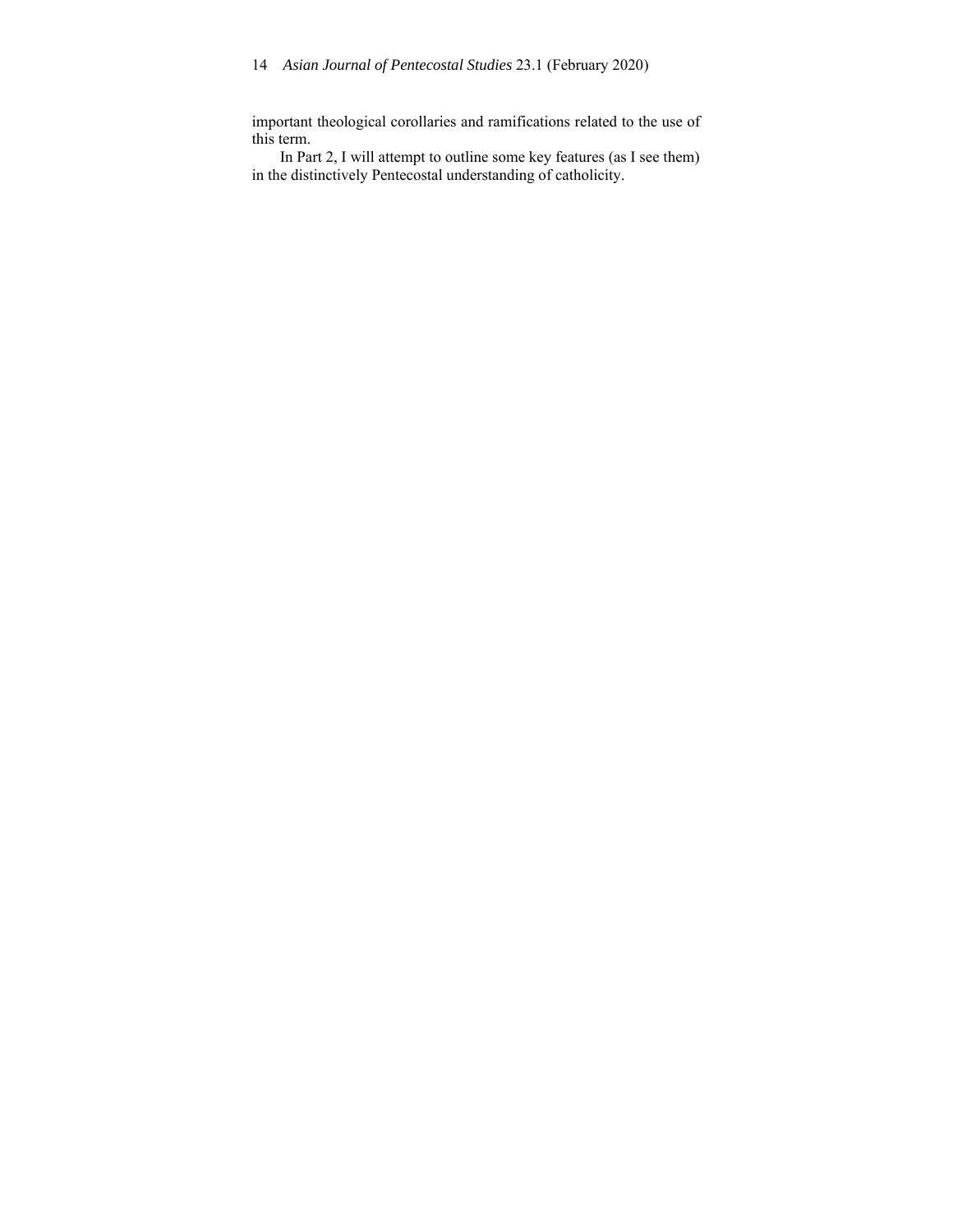# **Catholicity, Full Gospel, and Fullness of the Spirit: A Pentecostal Perspective on the Third Mark of the Church1 Part 2**

by Veli-Matti Kärkkäinen

#### **Part 2: Pentecostal Perspectives on Catholicity**

In Part 1, I have clarified some key issues regarding the meaning of the term 'catholic' in order for us to speak the same language and to highlight aspects of the conversation important to my argumentation. In the same context, I have also highlighted some of the important theological corollaries and ramifications related to the use of this term.

In Part 2, I will attempt to outline some key features (as I see them) in the distinctively Pentecostal understanding of catholicity.

#### **'Full Gospel:' The Emerging Pentecostal Consciousness of Catholicity**

Now, what is distinctively Pentecostal on the topic of catholicity? This question takes us to one of Pentecostal identity—in other words, what makes Pentecostalism, Pentcostalism. The understanding of the 'marks' of the church can only be derived from the theological selfunderstanding of any tradition. Against the common misunderstanding, according to which the center of Pentecostalism is primarily and merely

<sup>&</sup>lt;sup>1</sup>This essay is a slightly revised version of two earlier presentations of mine: "Full Gospel, Fullness of the Spirit and Catholicity: Pentecostal Perspectives on the Third Mark of the Church," Paper read at the Annual Meeting of the Joint Consultative Group between the World Council of Churches and Pentecostals, Bossey Ecumenical Institute, Geneva, Switzerland, Nov 14-19, 2010. "Full Gospel, Fullness of the Spirit, and Catholicity: Pentecostal Perspectives on the Third Mark of the Church," Presentations at the "Theological Positions Colloquium at Continental Theological Seminary, Brussels, Belgium, Feb 16-17, 2011. Subsequently it was published as"Full Gospel, Fullness of the Spirit, and Catholicity: Pentecostal Perspectives on the Third Mark of the Church," in *Pentecostal Issues, Ecclesiology & Ecumenism*, ed. C. Donovan Barron and Riku Tuppurainen (Sint-Peters-Leeuw, Belgium: Continental Theological Seminary, 2011), 77-99.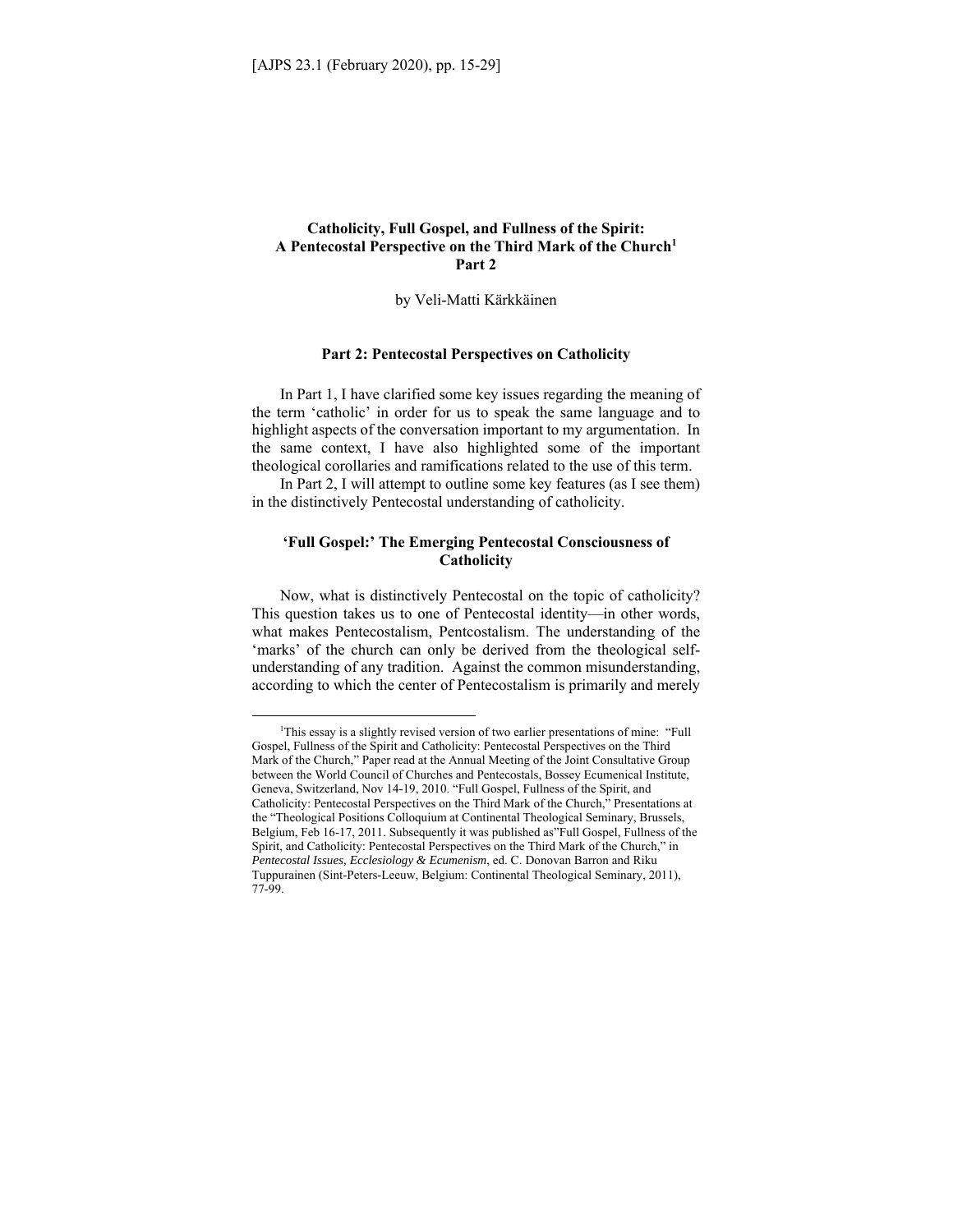pneumatocentric (i.e., the focus on the work of the Holy Spirit), it must be argued that since its inception, Pentecostalism has been embedded and anchored in an encounter with Christ as being depicted in His manifold role as Justifier, Sanctifier, Baptizer with the Spirit, Healer of the Body, and Soon-Coming King.<sup>2</sup> It is the Full Gospel that sets the tone for Pentecostal spirituality. When visiting a typical Pentecostal worship service, one is struck by the frequent mention of the name Jesus (whether in prayer or praise or testimonies or sermons); whereas the Holy Spirit is invoked usually in relation to the work of Jesus.

Early Pentecostals, in looking at other churches, worried about whether those churches were still missing something important about what Jesus Christ is doing through the power of the Spirit. Jesus was preached as Savior (to which Pentecostals said "Amen"). Similarly, they affirmed the talk about Jesus as Sanctifier, and so forth. But what they saw missing were some crucial roles of Jesus as depicted in the Gospels and in the book of Acts—namely, His healing ministry, empowerment by the Spirit, and fervent expectation of his Second Coming.

Pentecostals were convinced that the Full Gospel (a gospel that was "whole," "not missing anything," the catholic gospel) had all of the wonderful blessings from Christ. Of course, at times the term 'Full Gospel' was used by Pentecostals in a way that bordered on ideology, the implication being that other churches' gospel is not as full or as complete. While that kind of implicit critique no doubt was in mind by those who coined the term, in its best theological sense, it is rather an attempt to identify the basic elements of a biblical gospel. As such, it needs to be heard both as a legitimate self-identification and a call to other churches to pay attention to what Pentecostals perceive to be the forgotten or lost parts of the Gospel.

Now, how does this outlook and terminology relate to classic marks of the church, and especially to catholicity? Ironically, Pentecostals have affirmed the substance of the classical creeds, but their attitude towards creeds and creedal formulations has been either pejorative or superficial. Why is it that they, in the first place, did not feel comfortable or compelled to speak of catholicity and the other marks of the church?

"When we 'came out' for Pentecost," wrote well-known British Pentecostal spokesperson Donald Gee, "we came out not merely for a theory or a doctrine; we came out for a burning, living, mighty experience that revolutionized our lives."<sup>3</sup> This emphasis on experience rather than on creeds is expressed even more clearly in a statement from

<sup>2</sup> See the determinative study by Donald W. Dayton, *Theological Roots of*  Pentecostalism (Grand Rapids, MI: Zondervan, 1987).

D. Gee, "Tests for 'Fuller Revelations,'" *The Pentecostal Evangel*, February 14, 1925.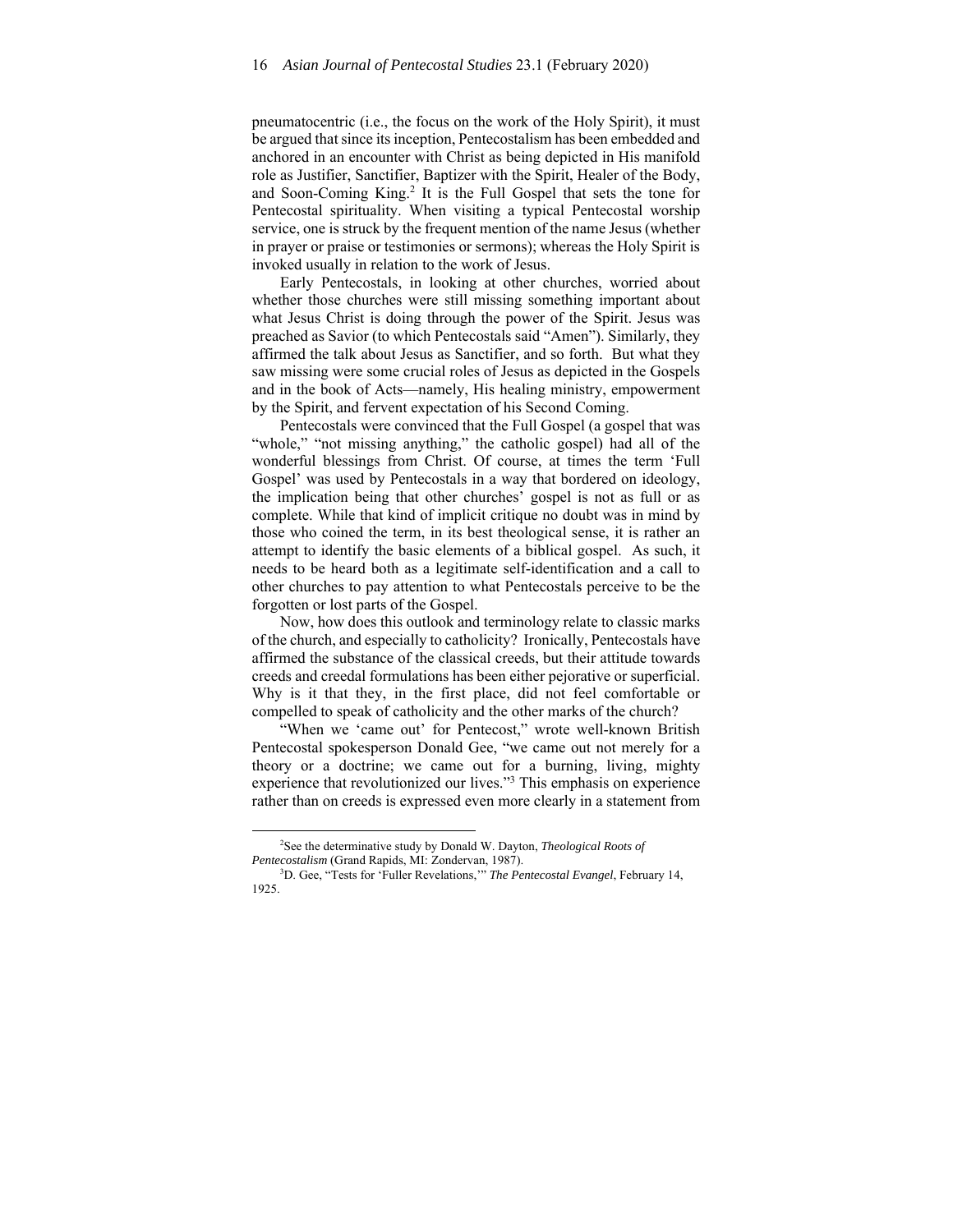#### Catholicity, Full Gospel, and Fullness of the Spirit: 17 A Pentecostal Perspective on the Third Mark of the Church Part 2

the first years of the Azusa Street Mission: "We are not fighting men or churches, but seeking to replace the dead forms and creeds . . . with living, practical Christianity."4 For most Pentecostals, creeds indicated a departure from apostolic faith for two reasons—(1) because of their lack of concern with practical Christianity, and (2) because of their origin in and support for an episcopacy alien to the priesthood of believers and the idea of church as a voluntary community of "believers."5

Of course, this is a mistaken assessment of the value of creed; yet we should give hearing to the first generation of Pentecostals before passing judgment. Their criticism did not mean that Pentecostals were in principle opposed to the statements of doctrine; in fact, they would even occasionally admit that there is some value in creeds.<sup>6</sup> However, as Pentecostal theologian Frank Macchia rightly notes, Pentecostalism sought "to discover direct access to the church of the apostles through the mediation of the Holy Spirit." The implication is, of course, that "mediation" through some agency other than the Holy Spirit (e.g., sacraments) was not regarded as 'apostolic.'7

With all those reservations against formal, ('dead') recitation of creedal statements, it is remarkable that non-thematically—and perhaps we could even say 'against their will'!—Pentecostals from the very beginnings of the movement affirmed the four marks of the church. One way to bring this orientation to light is to look at the very first brief statement of faith drafted by Pentecostals on Azusa Street of Los Angeles, California, the birth place of global Pentecostalism: "The Apostolic Faith Movement stands for the restoration of faith once delivered unto the saints—the old time religion, camp meetings, revivals, missions, street and prison work and Christian Unity everywhere."8

 $^{4}$ *Apostolic Faith* 1, no. 1 (1906): 2.<br><sup>5</sup>Gerald T. Shennard "The Nicene t

<sup>&</sup>lt;sup>5</sup>Gerald T. Sheppard, "The Nicene Creed, *Filioque*, and Pentecostal Movements in the United States," in *The Spirit of Truth: Ecumenical Perspectives on the Holy Spirit*, ed. Theodore Stylianopoulos and S. Mark Heim (Brookline: Holy Cross Orthodox Press, 1986), 405; see also my *Spiritus ubi vult spirat*, 350-58. 6

See, e.g., Myer Pearlman, *Knowing the Doctrines of the Bible* (Springfield, MO: Gospel Publishing House, 1937), 71, which has been one of the most widely read textbooks among Pentecostal students. 7

Frank D. Macchia, "The Church as an End-Time Missionary Fellowship of the Spirit: A Pentecostal Perspective on the Significance of Pneumatology for Ecclesiology," paper presented to Pentecostal/National Council of Churches Dialogue, March 12, 1997, Oakland, California, 20-21. The United-Reformed missionary bishop of South India, Lesslie Newbigin, spoke to this concern of Pentecostals in his remark that the Pentecostal understanding of the church is neither dominated by the word nor sacrament, but by the direct experience of the Holy Spirit as it was believed to have been shared originally among the apostles and early followers of Jesus. Lesslie Newbigin, *The Household of God* (London: SCM Press, 1953), chap. 4.

<sup>8</sup> *Apostolic Faith* 2, no. 1 (September 1906).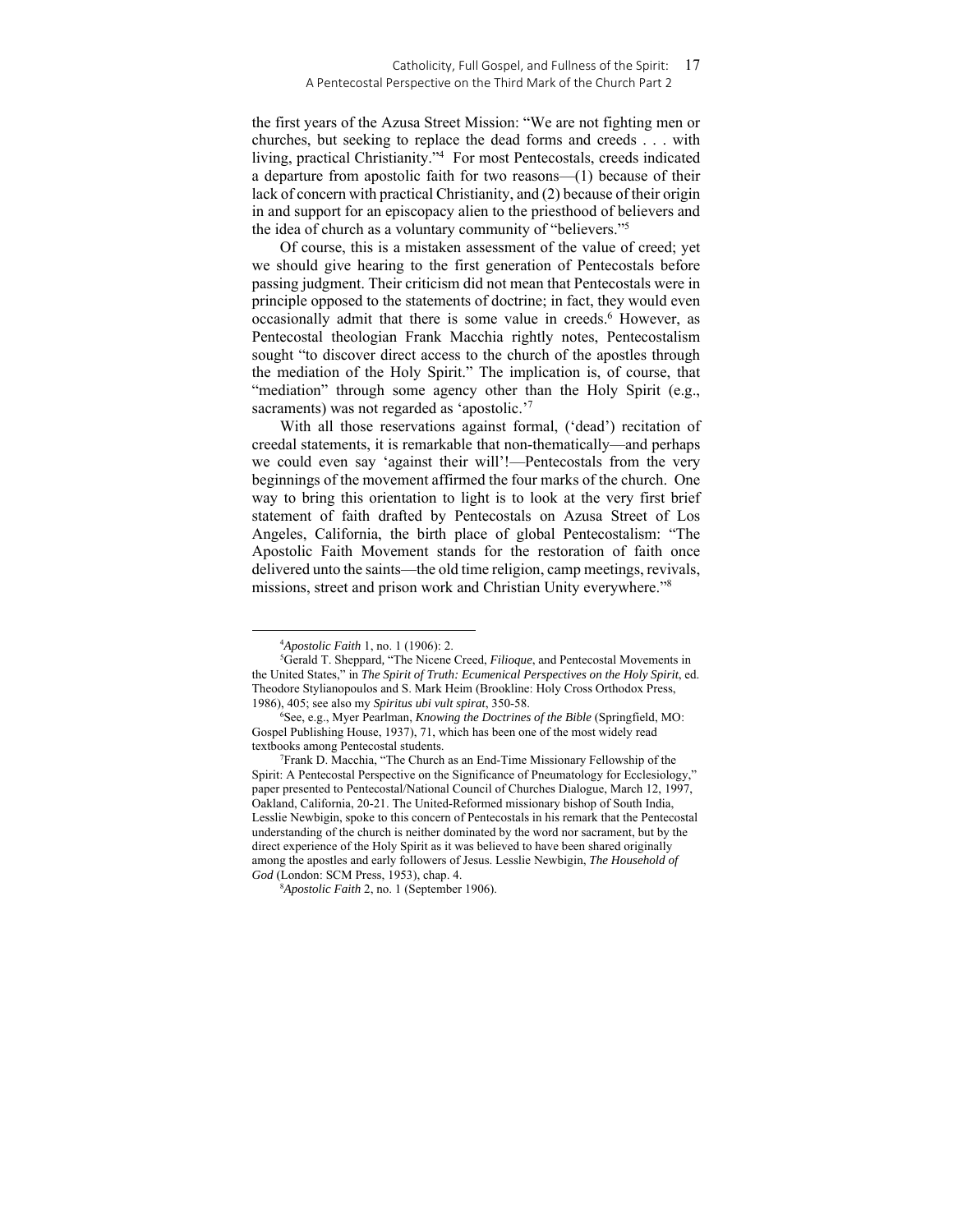The phrase *"stands for the restoration of the faith once delivered unto the saints"* (from Jude 3) clearly suggests that the apostolic faith was in mind here and that a certain body of knowledge was intended to be understood as constituting that faith. That body of knowledge following the template of the fivefold Gospel (or the fourfold Gospel in which Jesus' role as Savior encompassed both justification and sanctification)—could be summarized as statements concerning (1) justification, (2) sanctification, (3) baptism in the Holy Ghost, (4) healing, and (5) Christ's return.<sup>9</sup> Indeed, and that is my main claim in this essay—that for Pentecostals, the notion of the Full Gospel means what catholicity in its qualitative sense means in older Christian tradition.

Hence, it can be argued (and this is of immense importance ecumenically) that the above statement of the Apostolic Faith Movement encapsulates the essence of the confession—"One holy catholic apostolic Church,"10 although Pentecostals do not so often use the creedal language of older churches.<sup>11</sup> Cecil M. Robeck summarizes the main elements of this commitment to the apostolic confession based on the preamble quoted above:

The explicit commitment of these early Pentecostals to "Christian Unity," and their honest recognition of their role as a restoration movement within the Church points toward their affirmation of the oneness of the Church. Identification with their Wesleyan-Holiness roots articulated through references to the "old time religion" and "camp meetings" with their deep commitment to personal sanctification, underscore their belief in the holiness of the Church and its impact on the personal lives of each individual Christian. Their recognition that the Church in which the Apostolic Faith Movement participated was "everywhere" is an explicit affirmation of the catholicity of the

<sup>&</sup>lt;sup>9</sup>Apostolic Faith 2, no. 1 (September 1906), under the title "The Apostolic Faith Movement." These statements were accompanied by a brief apologetic note designed to alleviate any charge of sectarianism which might be raised against the movement. 10*Perspectives on Koinonia:* The Report from the Third Quinquennium of the

Dialogue between the Pontifical Council for Promoting Christian Unity of the Roman Catholic Church and Some Classical Pentecostal Churches and Leaders (1985-1989*)*, #34.  $\frac{11}{2}$ Cecil Robeck notes that although Pentecostals in general are anticreedal, it was

not to negate the truths which the creed was intended to exalt and protect, but rather, it was to deny that the creed was sufficient to the task. Scripture, and in some cases experience consistent with Scripture, was more important than creed. Cecil M. Robeck: "A Pentecostal Perspective on Apostolicity," paper presented to Faith and Order, National Council of Churches, Consultation on American Born Churches, March 1992 (unpublished), 2-3.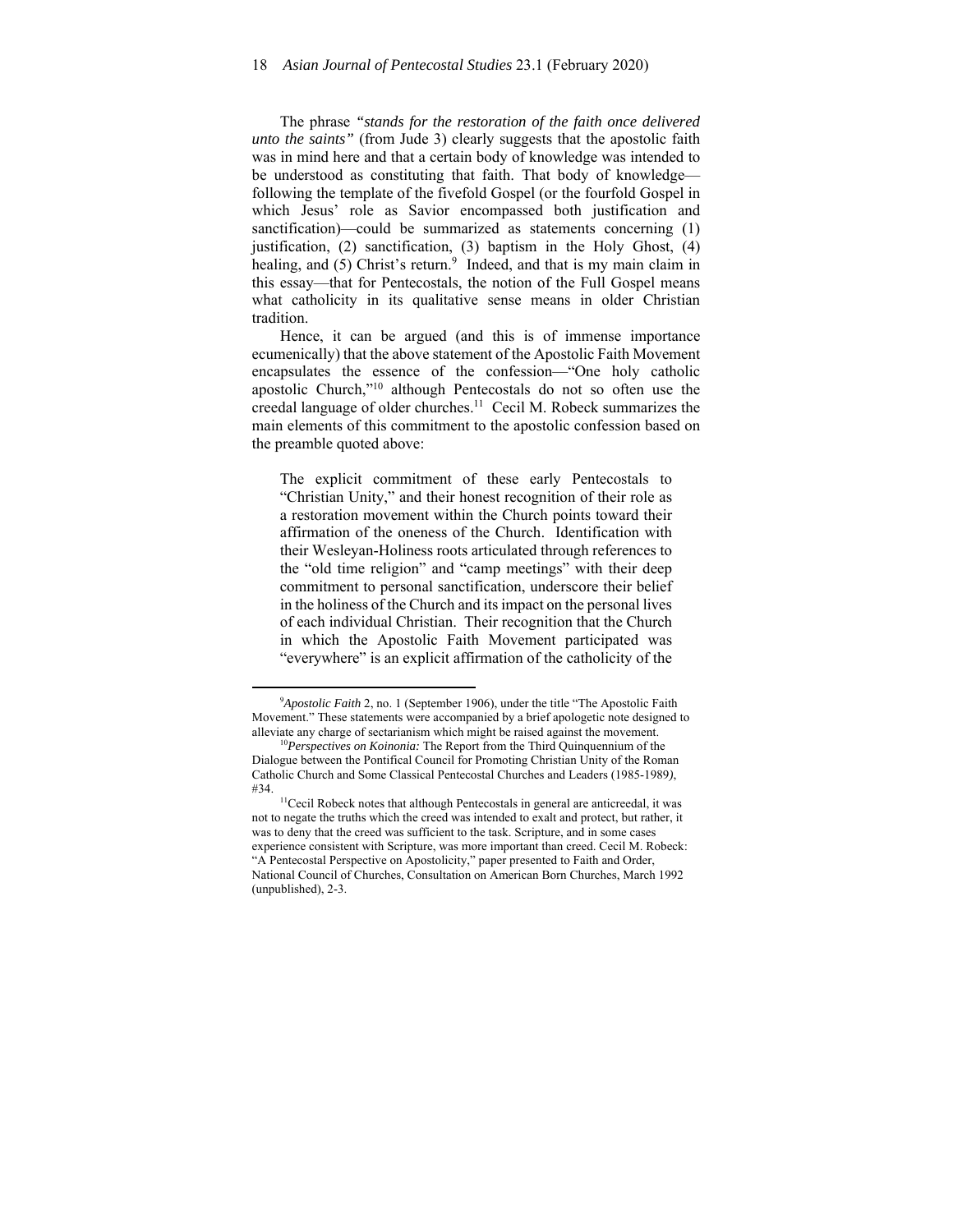Church. And their self-designation as the "Apostolic Faith Movement" is sufficient to demonstrate some kind of commitment to the apostolic nature of the church and a deep concern to contribute to a restored or enhanced apostolic character of the Church.12

Of course it is true that these embryonic Pentecostal statements of faith did not say everything about catholicity or of other marks of the Church. That would be too much to expect. But they do point in the same direction as Christian tradition in its creedal statements.

## **'Fullness of the Spirit' and 'Fullness of Catholicity' in Ecclesial Communion**

That the Holy Spirit is not at the center of Pentecostal spirituality does not mean that, therefore, the Spirit's role is not important. It is, but always in relation to Jesus Christ and, of course, the Father in a healthy trinitarian grammar. Indeed, Pentecostal sensibilities go well with the ecclesiological consciousness of early Christian tradition as it linked the confession of faith in the church and her catholicity with the article on the Holy Spirit. Without in any way diminishing the christological foundation of the Church, which (after all) is the Body of Christ, there is also an equally important pneumatological moment to the coming of existence and life of the church. The current Roman Catholic Catechism makes this significant statement when speaking of the churchconstitutive meaning of the fullness of the Spirit:

This fullness of the Spirit was not to remain uniquely the Messiah's, but was to be communicated to the whole Messianic people. On several occasions Christ promised this outpouring of the Spirit, a promise which he fulfilled first on Easter Sunday and then more strikingly at Pentecost. Filled with the Holy Spirit the apostles began to proclaim "the mighty works of God," and Peter declared this outpouring of the Spirit to be the sign of the messianic age. Those who believed in the apostolic preaching and were baptized received the gift of the Holy Spirit in their turn. $13$ 

<sup>&</sup>lt;sup>12</sup>Robeck, "A Pentecostal Perspective on Apostolicity," 2 (emphases in the original). 13*Catechism of the Catholic Church*, # 1287 (New York: Doubleday, 1995), p. 359.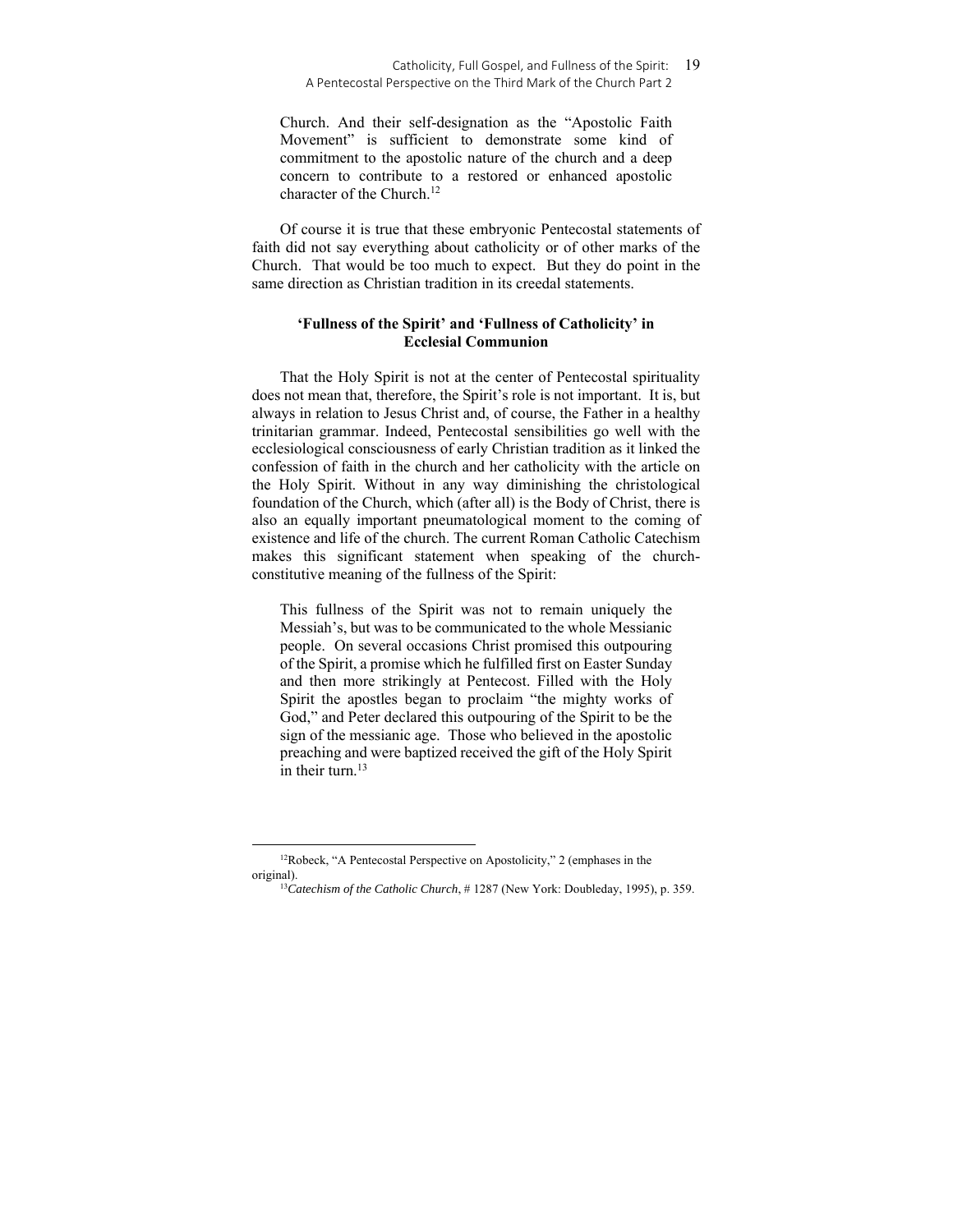This statement could, of course, be written by Pentecostals<sup>14</sup> as a Pentecostal contribution to the ecumenical consciousness of catholicity being the importance of its pneumatological ramification.

In an important recent essay the title of which has been used for the heading of this section,<sup>15</sup> Evangelical theologian Evan F. Kuehn forges a robust connection with the biblical promise of the fullness of the Holy Spirit upon the people of God and the claim for the fullness of catholicity.16 In other words, catholicity is a dynamic concept, a charismatic reality—as the location of the marks of the church in the third article of the creed (that being on the Holy Spirit) indicates. On the one hand, this is something on which Pentecostals have always insisted; whereas on the other hand, as Pentecostal theologian Simon Chan of Singapore reminds us, there must be a healthy mutuality between the acknowledgment of the Spirit's work in the individual (typical Pentecostal emphasis) and in the community (typical traditional churches emphasis). Indeed, nothing less than what Chan calls "ecclesial pneumatology" is needed to find a proper balance:

That is to say, the primary locus of the work of the Spirit is not in the individual Christian but in the church. The coming of the Spirit on Jesus at his baptism is often regarded as a model for the Spirit's baptism of individual Christians. Rather, Jesus' baptism should be regarded as representative of the Spirit's coming upon the church, his body. To be baptized into Christ is to be incorporated into a Spirit-filled, Spirit-empowered entity. Spirit-baptism is first an event of the church prior to its being actualized in a personalized Spirit-baptism.<sup>17</sup>

In a programmatic work, *Baptized in the Spirit: A Global Pentecostal Theology*, 18 Pentecostal theologian Frank Macchia

<sup>&</sup>lt;sup>14</sup>The context for the catechism's remarks on the fullness of the Holy Spirit has to do with the sacrament of confirmation. There are no biblical or traditional reasons why a wider and more inclusive application of the idea would not be appropriate.<br><sup>15</sup>Evan F. Kuehn, "'Fullness of the Spirit' and 'Fullness of Catholicity' in Ecclesial

Communion," *International Journal of Systematic Theology* 11, no. 3 (July 2009).<br><sup>16</sup>Kuehn takes his point of departure in the way post-conciliar Roman Catholic

theology uses the expression "fullness of catholicity" in a semi-technical sense in references to clarify the status of churches and ecclesial communities within the church of Christ and the expression "fullness of Spirit" mainly in relation to the sacrament of confirmation. Both in Kuehn's essay and in mine here, these expressions are used in a more inclusive and non-technical sense.<br><sup>17</sup> Simon Chan, "Mother Church: Toward a Pentecostal Ecclesiology," *PNEUMA:* 

*The Journal of the Society for Pentecostal Studies* 22, no. 2 (2000): 180.<br><sup>18</sup>Frank Macchia, *Baptized in the Spirit: A Global Pentecostal Theology* (Grand

Rapids, MI: Zondervan, 2006).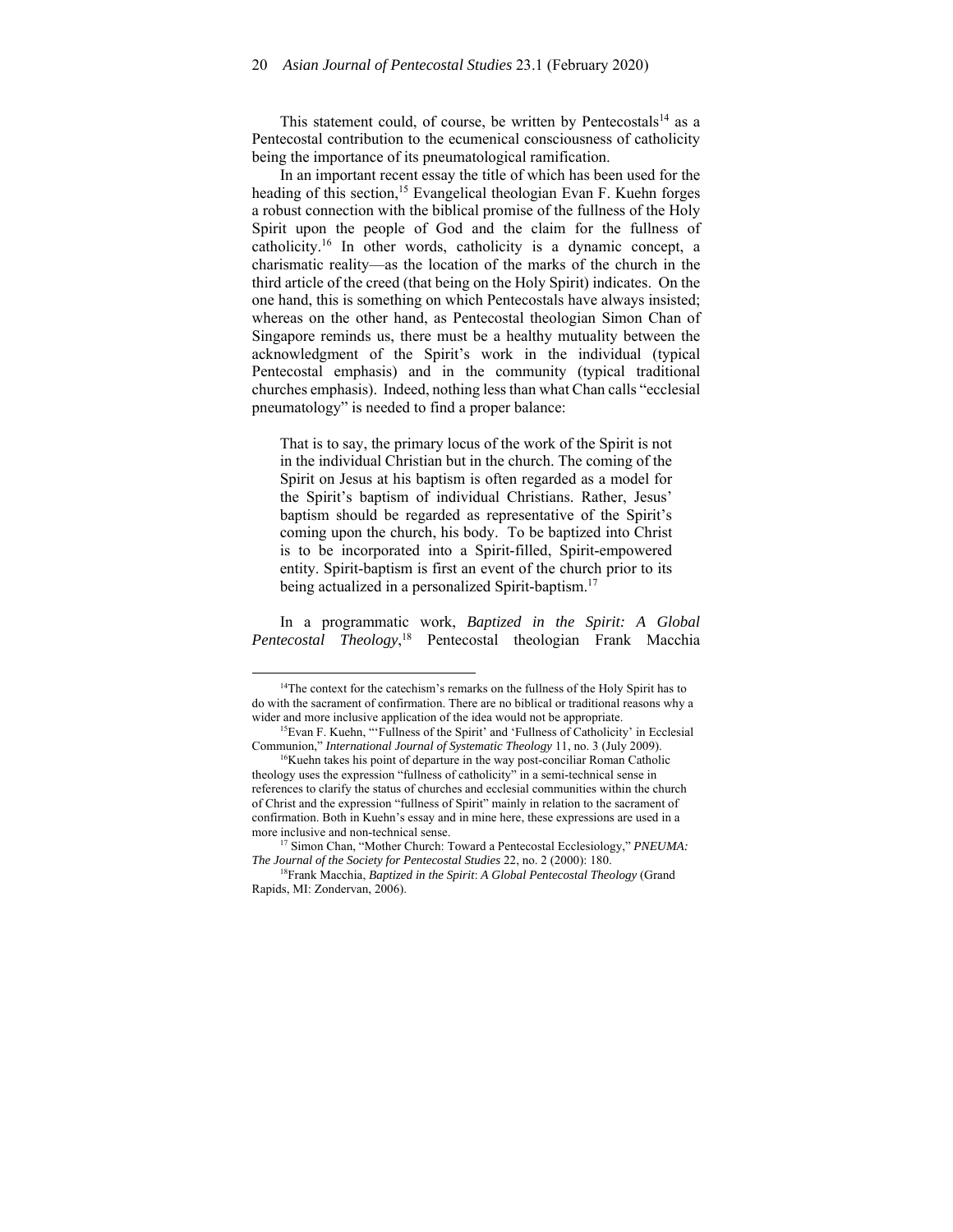#### Catholicity, Full Gospel, and Fullness of the Spirit: 21 A Pentecostal Perspective on the Third Mark of the Church Part 2

constructs a robust theology of Holy Spirit baptism combining individual and communal dimensions. For Macchia, Spirit baptism is a thoroughly and genuinely communal event. He further believes that his project can best be done in critical and mutually informing ecumenical dialogue with other views and the best of the movement's tradition. Having confessed that "With their individualistic understanding of Spirit baptism, . . . [Pentecostals] have lacked the conceptual framework in which to understand its connection to the Church's communally gifted life,"<sup>19</sup> Macchia also issues this important call—"The Spirit is the Spirit of communion. Spirit baptism implies communion. That's why it leads to a shared love, a shared meal, a shared mission, and the proliferation/enhancement of an interactive charismatic life."20 Even speaking in tongues, the most distinctive gift for many Pentecostals, is not unrelated to the *sanctorum communio*. Since no believer compasses the wholeness of charismata, the fullness of God can only be experienced in solidarity koinonia with others in the church body.<sup>21</sup>

In the fourth phase of the Roman Catholic-Pentecostal International Dialogue (1991-1997), the koinonia-building aspect of the work of the Holy Spirit through charisms (i.e., gifts), empowerment, and other energies was wonderfully highlighted:

The life of Koinonia is empowered by the Holy Spirit; in recent times many have experienced that power through "the baptism in the Holy Spirit." This presence of the Spirit has been shown in a fresh activity of biblical charisms, or gifts (cf. 1 Cor 12:8- 11) reminding all Christians to be open to charisms as the Spirit gives to everyone individually, whether these gifts are more or less noticeable. Some of the charisms are given more for personal edification (cf. 1 Cor 14:4a), while some provide service to others, and some especially are given to confirm evangelization (cf. Mk 16:15-20). All of them are intended to help build up the koinonia.<sup>22</sup>

The distinctively Pentecostal emphasis on the work of the Holy Spirit as the principle of communion can be found in the distribution and availability of spiritual gifts in all their richness. In that light, the

<sup>19</sup>Ibid., 155.

<sup>20</sup>Ibid., 156.

<sup>21</sup>Frank D. Macchia, "Sighs Too Deep for Words: Towards a Theology of Glossolalia," *Journal of Pentecostal Theology* 1 (1992): 65.<br><sup>22</sup>"Evangelization, Proselytism and Common Witness: Final Report from the Fourth

Phase of the International Dialogue (1990-1997) between the Roman Catholic Church and Some Classical Pentecostal Churches and Leaders," IV, #27.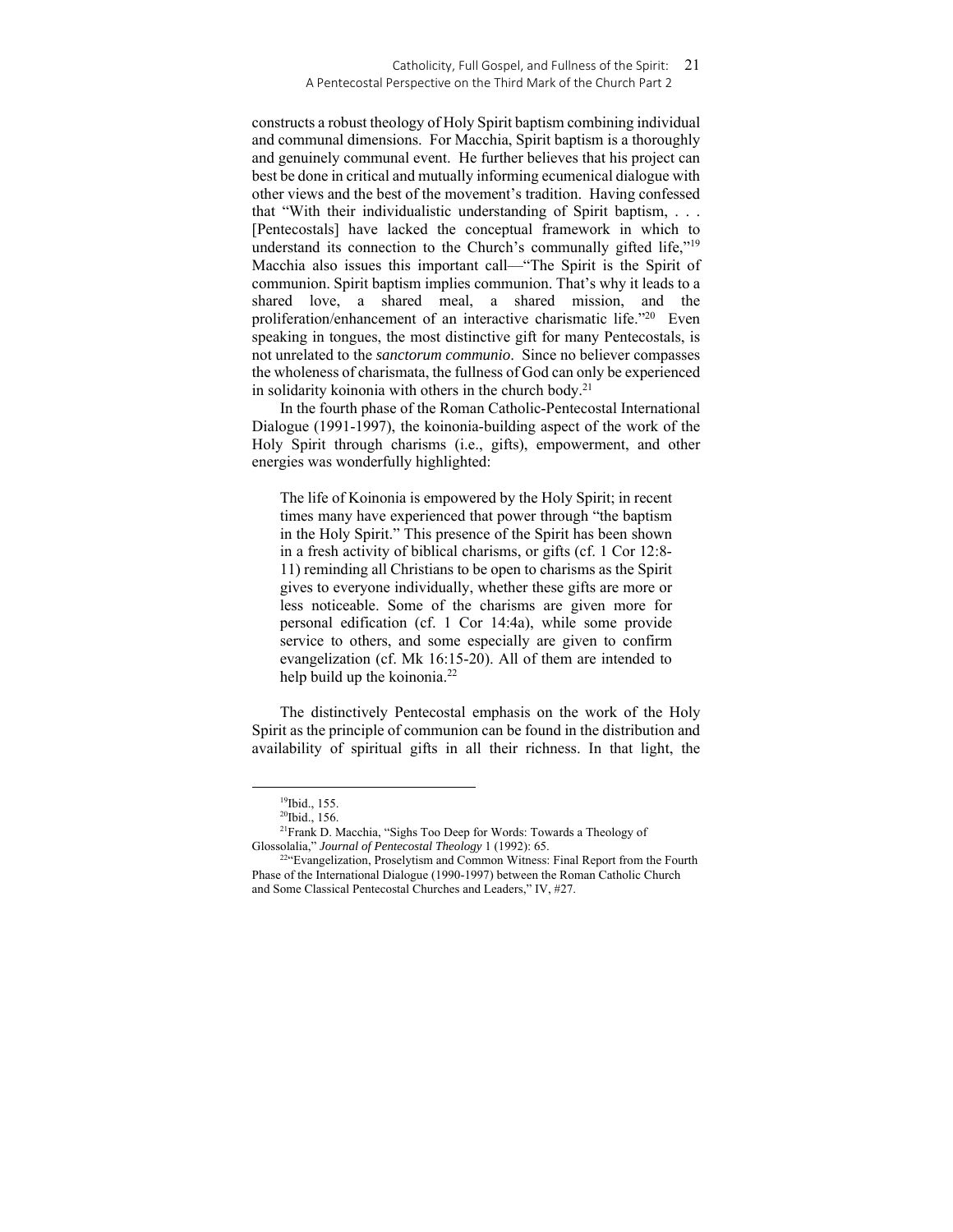reflection by the leading Roman Catholic pneumatologist Yves Congar (a French Dominican) on catholicity through the lens of the Spirit's work and energies is highly significant. In his classic work, *I Believe in the Holy Spirit*, he speaks of the Spirit as "the principle of catholicity." Catholicity of the Church is always in the nature of the "earnest-money" (cf. Eph 1:13). Echoing the sentiments of Pentecostals with deep yearning for the fullness of the Gospel and fullness of the Spirit, Congar says that this "earnest-money is quite substantial, since, even though the Spirit does not at present develop the fullness of that activity by which he will enable God to be 'everything to everyone,' he is even now the eschatological gift that is substantially present to the Church and active in the Church."23

The Pentecost event with its pouring out of the Spirit and ensuing missionary commitment is indeed a call and vocation for the Church to become catholic in outreach for all peoples. The power behind the vocation is the empowerment of the Church by various charisms that are meant for the mutual building up of the community and service to all. $^{24}$ Only in dependence on "the power of Christ and the Holy Spirit, then, the Church is able to be completely open to accomplish its catholicity, which is also the catholicity of Christ."<sup>25</sup>

Importantly, Pentecostal theologian Amos Yong builds on the work of Congar as he offers a constructive discussion of the four marks.26 According to Yong, the first Pentecostal response to Congar's pneumatological and missiologically oriented dynamic definition is "Amen!" At the same time more robustly than Roman Catholics, Pentecostals want to look at catholicity first from the perspective of the local church and each member serving therein with the plethora of charisms:

Here pentecostal charismology . . . informs Pentecostal ecclesiology and vice versa. The church charismatic flows from the manifestation of the gifts through each member, which serves the common good (1 Cor 12:4-7). Each member's gifting is essential precisely because he or she constitutes the body of Christ (1 Cor 12:12-27). Individual members constitute local congregations, which combine, finally, as the church catholic. In understanding both the charismatic giftedness and the

<sup>23</sup>Yves Congar, *I Believe in the Holy Spirit*, trans. David Smith, three volumes in

one (New York: Crossroad, 1997), 2:24.<br><sup>24</sup>See further Congar, *I Believe in the Holy Spirit*, 2:25-26.<br><sup>25</sup>Ibid., 2:35.

<sup>26</sup>Amos Yong, *The Spirit Poured Out on All Flesh: Pentecostalism and the Possibility of Global Theology* (Grand Rapids, MI: Baker Academic, 2005), 134-51; on catholicity, see pp. 143-46.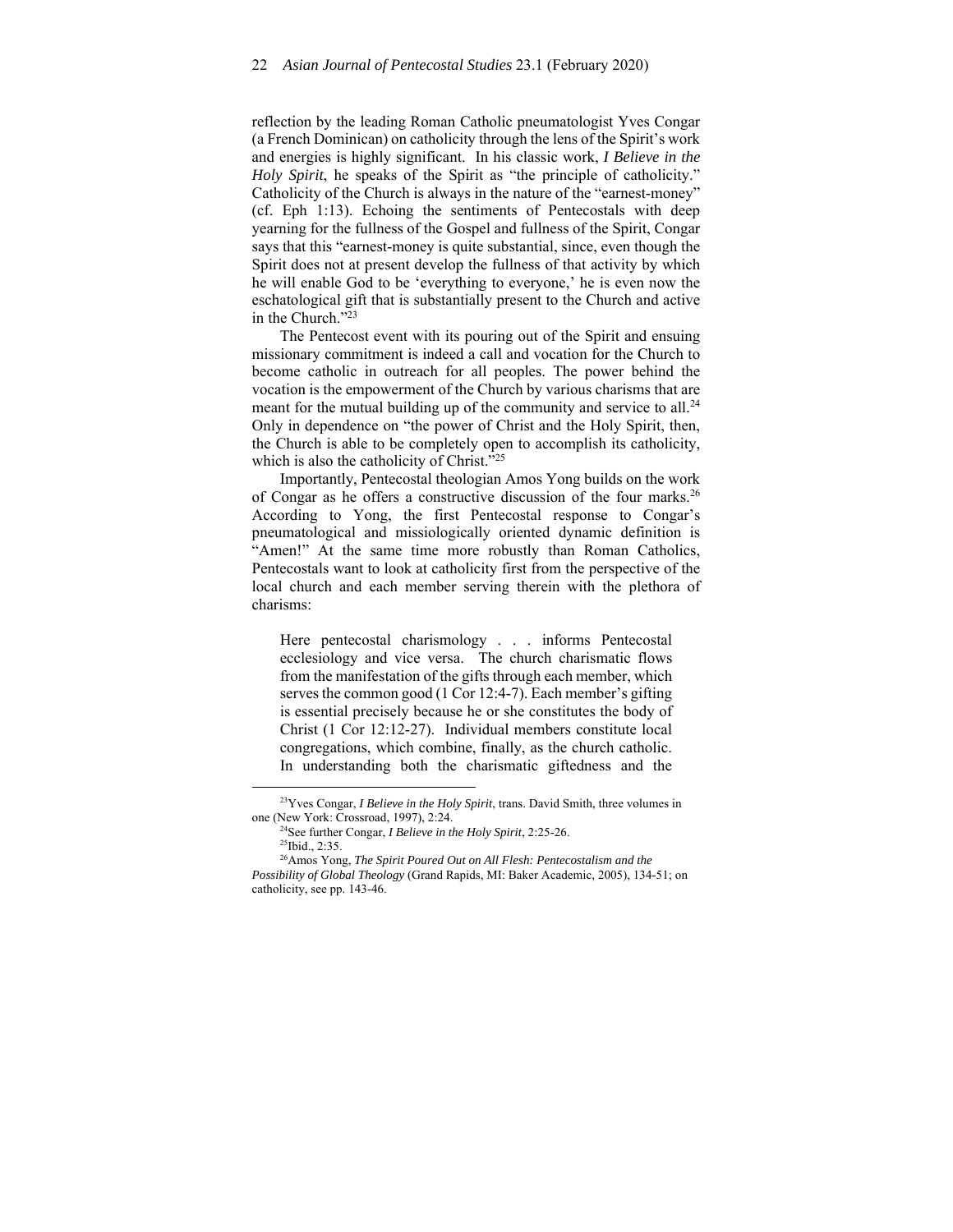ecclesial constitution of the church, pentecostals therefore emphasize the particularity of local congregations and individual members.27

#### **Mission and Catholicity: A 'Glocal' Gospel**

The first Pentecostal church's statement of faith (analyzed above) highlights the quantitative dimension of the Pentecostal consciousness of catholicity—namely, that the Gospel should be preached everywhere. This is a highly important aspect of the ecclesiological texture of Pentecostalism. In many ways, this movement can be described as a dynamic, charismatically endowed missionary community or a community of communions to highlight its diversity, pluriformity, and continuing dissemination all across the globe.

Reformed missiologist Charles E. Van Engen has recently argued for a more robust theology of catholicity through the lens of mission and the global church. In order to illustrate the dynamic nature of *The*  Locality and Catholicity in a Globalizing World,<sup>28</sup> he coins the term "glocal," which is, of course, an attempt to mesh together "local" and "global."<sup>29</sup> His main thesis is simply this:

In the twenty-first century, the church of Jesus Christ needs to become self-consciously what it in fact already is: a glocal church. . . . [A] healthy congregation of disciples of Jesus lives out its catholicity by intentionally and actively participating in Christ's mission . . . that dynamically fosters the glocal interaction between the global and the local. $30$ 

is a term that has to be used with great care. The term "global" may easily fall into the trap of being understood in the sense of modernist "universal" ideas. The only meaning of the term "global" that contemporary theology can accept is the "communion" of "local" interpretations in mutual dialogue with each other. In other words, the only "global" is "local." See further, Veli-Matti Kärkkäinen and William Dyrness, "Introduction" to *Global Dictionary of Theology*, ed. William Dyrness and Veli-Matti Kärkkäinen, ass. eds., Simon Chan and Juan Martinez (Downers Grove, IL: InterVarsity Press, 2008), vii–xiv.<br><sup>30</sup>Van Engen, "The Glocal Church," 157.

<sup>27</sup>Ibid., 143.

<sup>28</sup>Subheading in Charles E. Van Engen, "The Glocal Church," in *Globalizing Theology: Belief and Practice in an Era of World Christianity*, ed. Craig Ott and Harold A. Netland (Grand Rapids, MI: Baker Academic, 2006), 157-79. The term was invented at the turn of the twentieth century in the interdisciplinary debate about the meaning of "globalization." See further: Susan H. C. Tai and Y. H. Wong, "Advertising Decision Making in Asia: 'Glocal' versus 'Regcal' Approach," *Journal of Managerial Issues* 10 (Fall 1998): 318-19; James N. Rosenau, *Distant Proximities: Dynamics beyond Globalization* (Princeton: Princeton University Press, 2003).<br><sup>29</sup>The often-used term "global" theology in the conversations engaging contextuality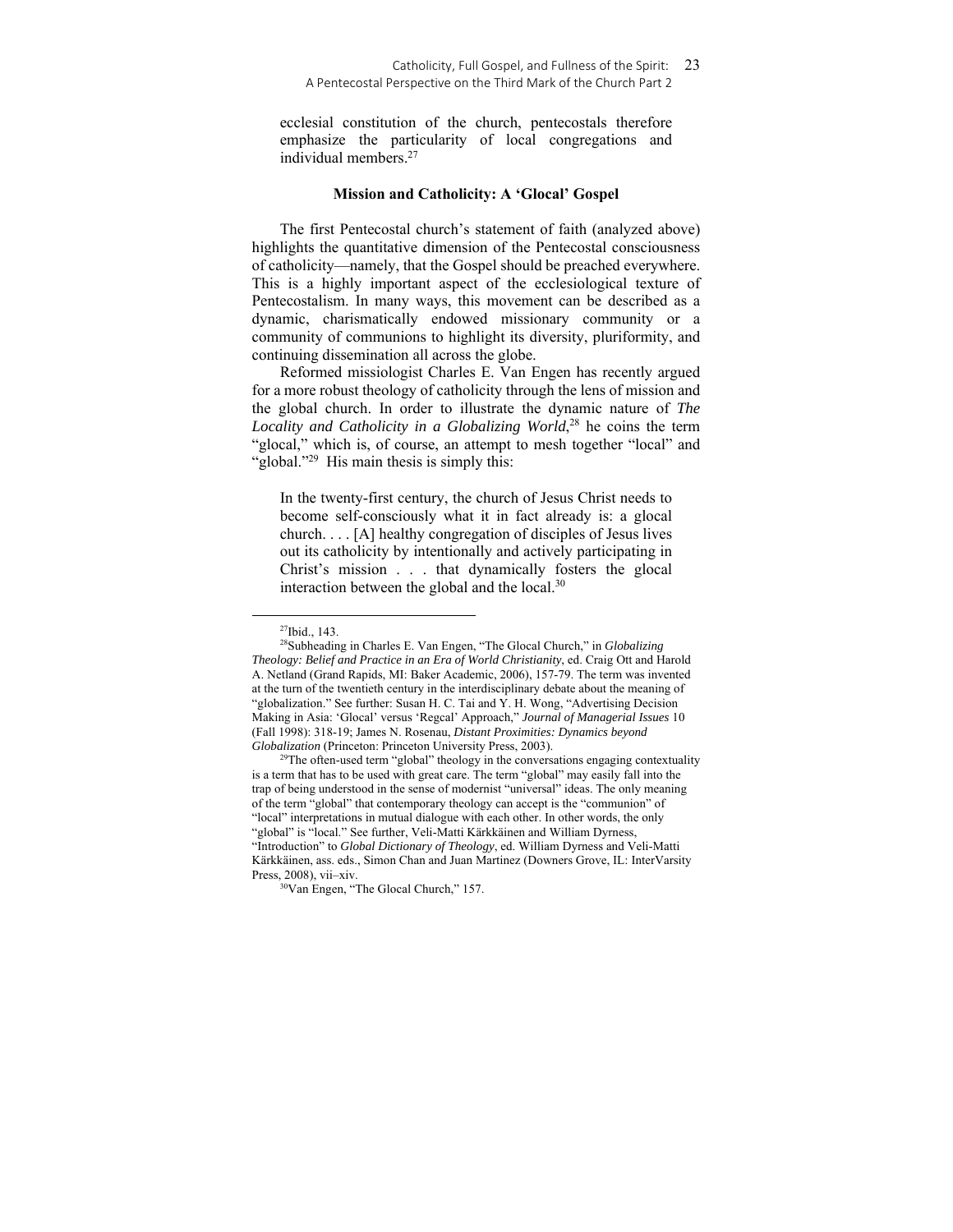While catholicity includes more than just extension of the Church to all corners of the Church, it also has that element as an essential aspect of that notion. Pentecostal sensibilities are expressed in a most remarkable way in the statement from *The Nature and Mission of the Church*—"Mission thus belongs to the very being of the Church. . . . All four attributes relate both to the nature of God's own being and to the practical demands of authentic mission."31

In Pentecostal spirituality and church life, the promise of Acts 1:8 became the programmatic statement. Pentecostals believed that all men and women, young and old, educated and unlearned, Blacks, whites, Latinos, and others were energized and equipped by the same Holy Spirit to carry the Gospel to the ends of the earth. Whereas Pentecostals have much to learn from older traditions concerning the importance of continuity and tradition as essential aspects of catholicity, their specific contribution to the Church Universal is the lived-out dynamic spirituality which constantly yearns for empowerment for witnessing and outreach.

#### **Catholicity and Diversity: The Liberationist Impulse**

As already mentioned, diversity (-in-unity) belongs to the texture of catholicity. That principle applies not only to the diversity of communities which form together the one Body of Christ, but also to persons in the community and groups of persons within those communities. If the Church (the local church consisting of real people) is catholic, then also every member of the Church is catholic. Hence, we can speak of the catholic personhood.32

To this catholicity belongs the overcoming of sinful barriers and sinful structures, which resist the fullness of the Gospel but not legitimate, God-willed diversity. Rather than being deleted (as in the modernist illusion of 'universal nature'), racial, sexual, economic, cultural, and other diversities will be affirmed, purified, sanctified for the sake of love and the work of the Gospel. The truly catholic vision of the end-time Church gathered before the throne of the Lamb in all her diversity and pluriformity serves as the paradigm here:

*After this I looked, and behold, a great multitude which no man could number, from every nation, from all tribes and peoples and tongues, standing before the throne and before the Lamb,*

<sup>31</sup> *The Nature and Mission of the Church: A Stage on the Way to a Common Statement*, Faith and Order Paper no. 198 (Geneva: WCC, 2005), #35. <sup>32</sup>For a programmatic discussion, see Miroslav Volf, *After Our Likeness: The* 

*Church as the Image of the Trinity* (Grand Rapids, MI: Eerdmans, 1998), 259-82.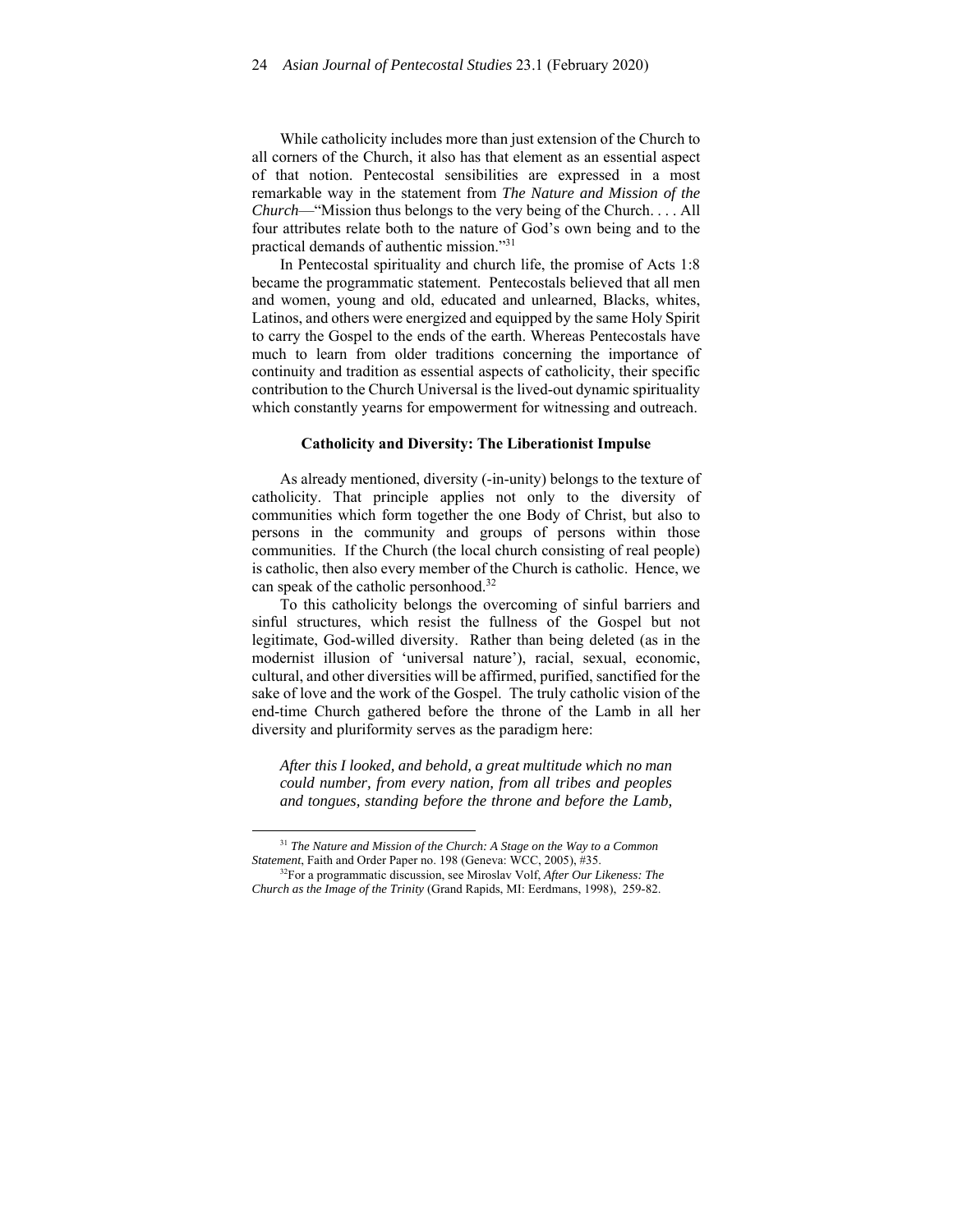#### Catholicity, Full Gospel, and Fullness of the Spirit: 25 A Pentecostal Perspective on the Third Mark of the Church Part 2

*clothed in white robes, with palm branches in their hands, and crying out with a loud voice, "Salvation belongs to our God who sits upon the throne, and to the Lamb!" (Rev 7:9, 10).*

Singaporean Pentecostal Simon Chan remarks, "It is in this light of the Spirit's constituting the church as catholic that we can begin to appreciate the ecumenical impulse of the Pentecostal pioneer William Seymour at the Azusa Street Mission." Chan surmises that this illiterate former Methodist preacher might have been the only person at the time "who clearly understood the real significance of the Pentecostal outpouring, because he saw it as the event to bring into existence a church supremely marked by an all-transcending catholicity."<sup>33</sup>

As a result of this catholic vision, not only men but also women, not only Whites but also the colored,<sup>34</sup> not only the educated but also the unlearned, not only the 'mainliners' but also the 'sectarians,' worshipped, ministered, and glorified the one Lord of the Church. All ethnicities and both genders had access to ministry because of the endtime pouring out of the Holy Spirit. "The color line was washed away by the blood of the Lamb," the early Pentecostals confessed.<sup>35</sup> Ironically, even the Los Angeles Times, a bastion of liberal rhetoric, found this kind of socio-political inclusivism appalling and horrendous!

Pentecostal church historian Douglas Nelson brings to light this extraordinary diversity-in-unity/unity-in-diversity thusly:

Amid the most racist era of a totally segregated society, a miracle happened. For the first time in history a miniature global community came together beyond the color line, meeting night and day continuously for three years, inviting everyone to enter the new life in fellowship together. The original vision for a new society—forged again in the USA during 250 years of black slave experience—became an historical reality in the church.36

<sup>33</sup>Chan, "Mother Church," 185.

<sup>&</sup>lt;sup>34</sup>I try to avoid the term "colored" not only because in the past it was used in a somewhat pejorative sense but more importantly, because it mistakenly implies that whites are colorless!<br><sup>35</sup>For historical and theological analysis of these developments, see my "Free

Churches, Ecumenism, and Pentecostalism," in *Toward a Pneumatological Theology,* ed. Amos Yong (Lanham, MD: University Press of America, 2002), chap. 4. 36D. J. Nelson, *For Such a Time as This: The Story of Bishop William J. Seymour* 

*and the Azusa Street Revival* (PhD diss., University of Birmingham, 1981), 11, quoted in Chan, "Mother Church," 186.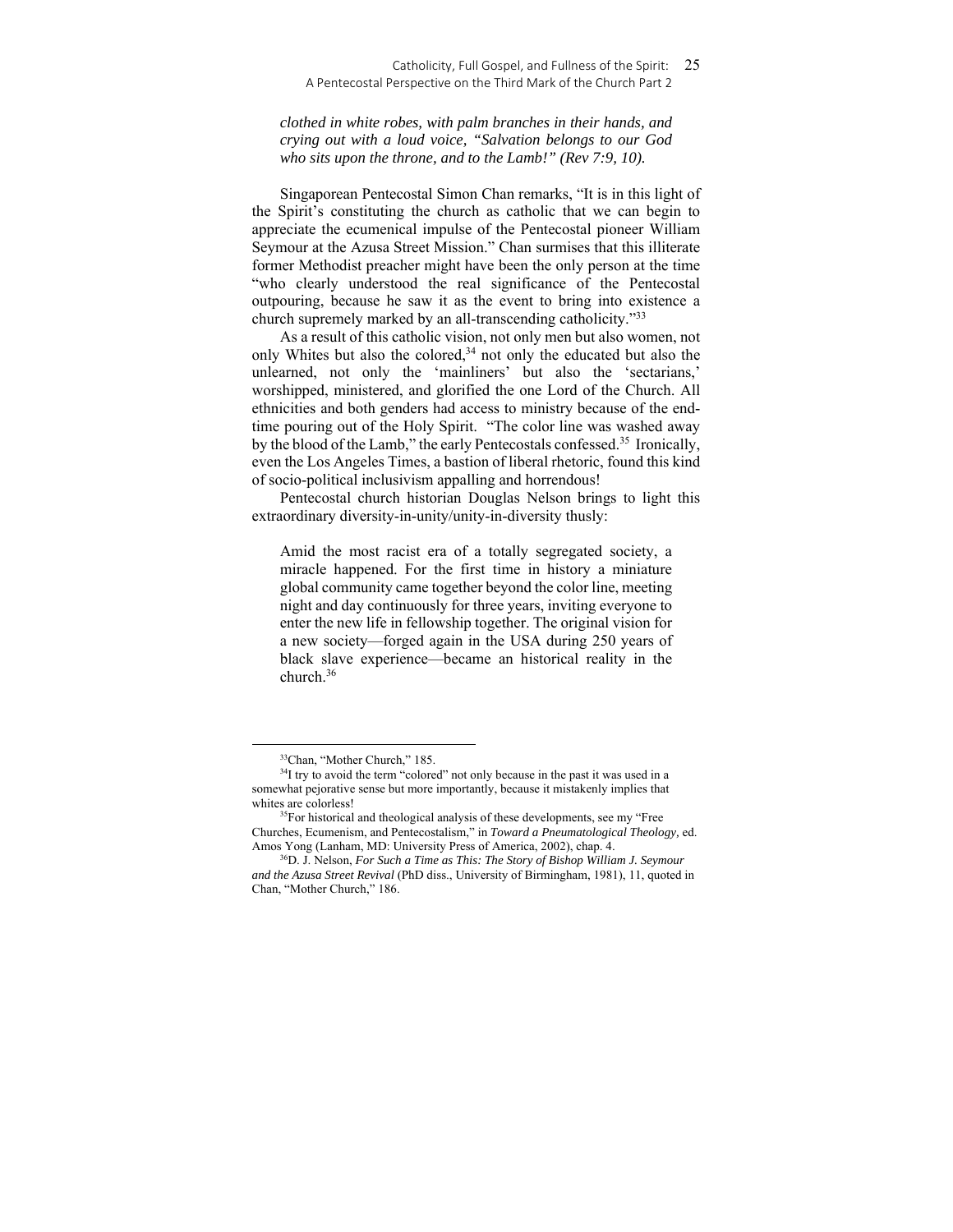Although subsequent generations of Pentecostal churches too often were no better than their mainline counterparts in maintaining this original vision of diversity and unity, nonetheless, this heritage is an essential part of the movement's history and is yet another contribution to the Church Universal.

African American/Black Pentecostals have often highlighted the significance of this aspect of catholicity. In the initial consultation that featured African American perspectives on the Apostolic Faith (held in December 1984), participants addressed "the unity, holiness, catholicity, and apostolicity of the Church of Jesus Christ," with the selfunderstanding that African Americans were marginalized within American society, within American churches, and within the Church at large. They had hoped to make a substantive contribution to the "common expression of the faith."37 At the same time, they also leveled a powerful critique at how many white Christians in North America and in Europe have interpreted the Apostolic Faith in a way that has allowed them to oppress Christians of color. The participants of that consultation made clear their suspicion of any attempt to talk about unity that from the beginning did not take seriously the political, economic, and cultural diversity and instead defined the marks of the church merely in spiritual terms.38

With regard to catholicity, these Black Pentecostals sharply critiqued traditional interpretations of catholicity that they viewed as being driven by western norms—norms by which many Africans and African Americans had been deprived of full participation in the life of the Church. They repudiated these norms as being heavily influenced by the sins of racism, sexism, and classism because they discourage fellowship with many Christians of color both near and far.39 By building walls between older Christian denominations and these newer expressions of Christianity, they argued, the older denominations were guilty of denying "the catholicity of the Body of Christ."40

That issue is addressed directly by Moltmann's linking of catholicity with 'partisanship' for the weak, underprivileged, and marginalized. The reason for partisanship is in the example of Jesus, who "turned to the

<sup>&</sup>lt;sup>37</sup>"Toward a Common Expression of Faith: A Black North American Perspective," in *Black Witness to the Apostolic Faith*, ed. David T. Shannon and Gayraud S. Wilmore, Faith & Order/USA (Grand Rapids, MI: Eerdmans, 1985), 65. 38"Toward a Common Expression of Faith: A Black North American Perspective,

<sup>65.</sup> For these references and discussion in this section I am indebted to Cecil M. Robeck, "The Apostolic Faith Study and the Holy Spirit," presentation given at the Faith and Order Commission of the National Council of Churches on July 19-23, 2007, in Oberlin, Ohio (unpublished). 39Ibid., 68.

<sup>40</sup>Ibid.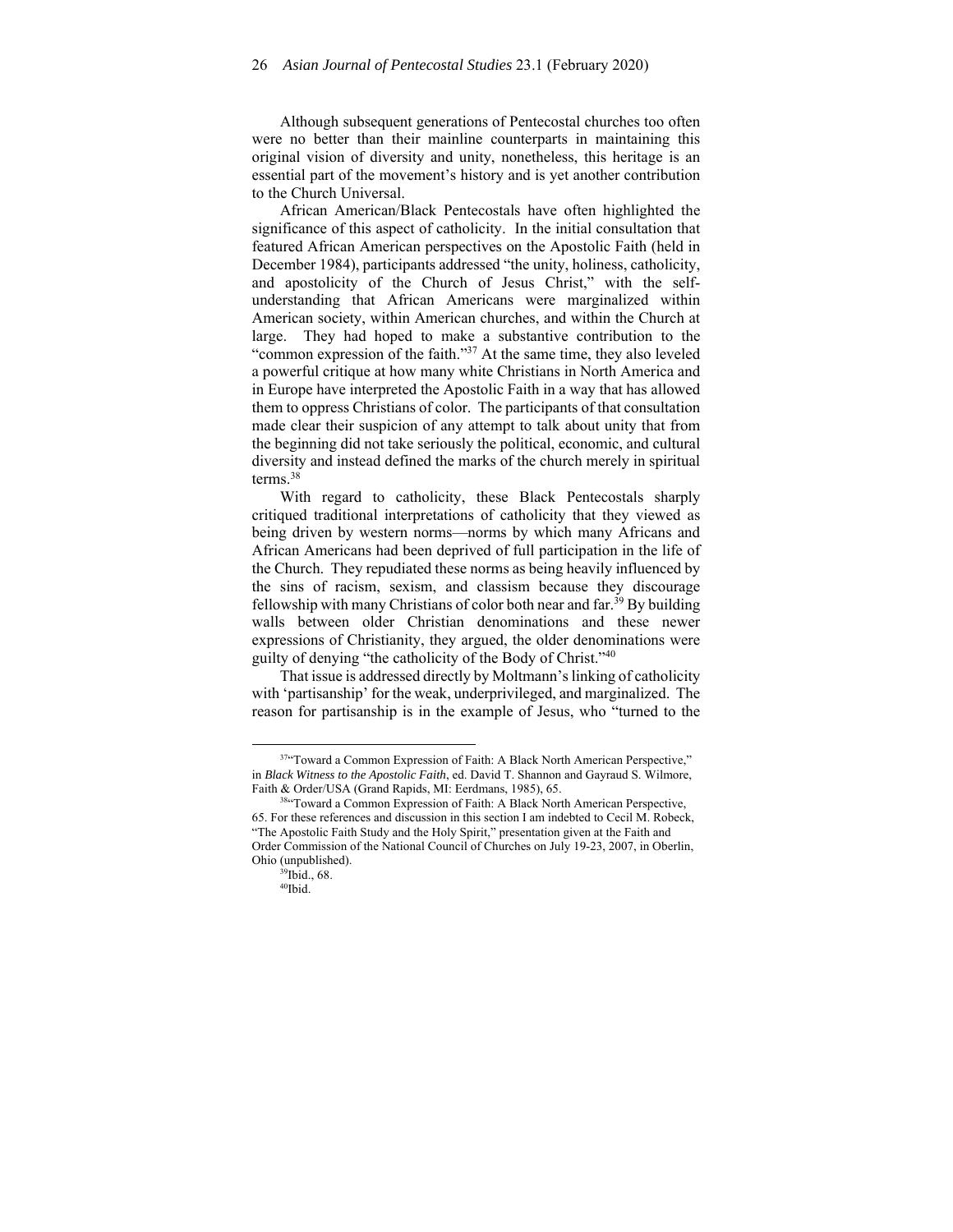#### Catholicity, Full Gospel, and Fullness of the Spirit: 27 A Pentecostal Perspective on the Third Mark of the Church Part 2

sinners, tax-collectors and lepers in order to save the Pharisees and the healthy as well." Similarly, "Paul turned to the Gentiles in order to save Israel too." Thus, this "form of partisanship does not destroy Christian universalism," which belongs to the notion of catholicity, but rather makes accessible to all the blessings of the Full Gospel, as I have named it in this study.<sup>41</sup>

## **In Lieu of Conclusion: Towards a Mutual Acknowledgment of the Apostolicity of the Whole Church**

In both parts of this explorative essay, I have suggested that the distinctively Pentecostal understanding of catholicity is rooted in the notion of the Full Gospel, the center of Pentecostal spirituality. Linked with that is the deep desire for the fullness of the Holy Spirit for the sake of empowerment for mission and service. As the Spirit was poured out on the Church, it also led to the experience of an inclusive, affirmative, diversity-in-unity/unity-in-diversity as a way to make accessible to all men and women the blessings of the Gospel and the ministry of Christ. Let me name these four interrelated dimensions of the Pentecostal idea of catholicity as follows:

- "Christological" (Full Gospel)
- "Pneumatological" (Fullness of the Spirit)
- "Missiological"
- "Liberationist"

Now this is not all that catholicity includes and embraces, nor is it meant to be. No single church can embody the wholeness of catholicity apart from others, for there is mutual dependency and mutual contribution. Pentecostals have much to learn from others, but they can also make a contribution. Hence, there is the urgent call for other churches—together and in mutual love—to continue seeking for a common understanding and acknowledgement of an ever growing sense of catholicity, until the Lord of the Church comes and brings to completion this hope.

Unfortunately, as mentioned, different churches have their own take on the notion of catholicity; and that often leads to the contesting of the catholicity of some other churches. Certainly, Pentecostal churches have experienced this. In the 1986 National Council of Churches (USA) consultation on *Confessing the Apostolic Faith from the Perspective of* 

<sup>41</sup>Moltmann, *Church in the Power of the Spirit*, 352. Along the same lines, Moltmann speaks of "holiness in poverty" (352-57) and "apostolate in suffering" (357- 61).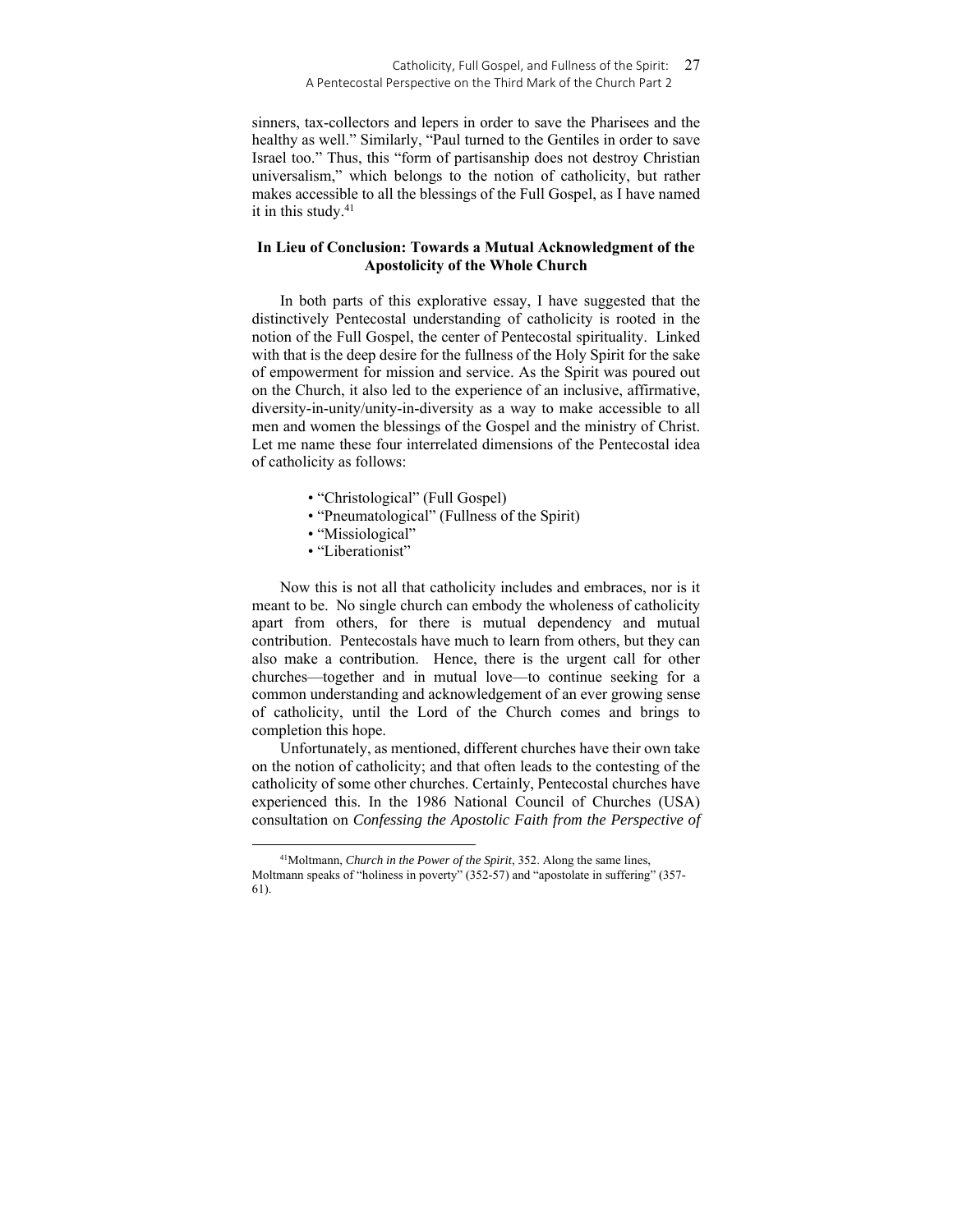*the Pentecostal Churches*, it so happened that, "From the start the nature of the 'Apostolic Faith' confessed by the Pentecostal churches was questioned by some representatives of Faith and Order."42 Pentecostals have committed similar kinds of ecumenical 'sins' by denying the fullness of the Gospel in other churches.

I find the precept of Ormond Rush (a Roman Catholic) helpful in the search for mutual acknowledgment of the apostolic nature of the Church. This precept serves as well for the common search for catholicity: "Instead of comparing and contrasting traditions, both parties attempt to interpret together the apostolic tradition. If each can recognize in the other's interpretation 'the apostolic faith,' then surprising agreement and common ground can be achieved."43

And the Princeton Proposal's comment likewise embodies that spirit:

Evangelical and Pentecostal Christians and their institutions also have a unique role. All churches may benefit from their vitality, their zeal for evangelism, and their commitment to Scripture. They demonstrate a spirit of cooperation with each other and sometimes with others that breaks down old barriers, creates fellowship among formally estranged Christians, and anticipates further unity. The free-church ecclesiologies of some Evangelicals bring a distinct vision of unity to the ecumenical task.44

Similarly, Pentecostals who engage in the careful task of studying the actual church life of other Christian communities would be enlightened by the richness of spiritual experience, depth of prayer life,

<sup>42</sup>Robeck, "Apostolic Faith," 9-10. Most of the papers from this conference were published in *PNEUMA: The Journal of the Society for Pentecostal Studies* 9, no. 1 (1987). They were also published as a separate volume for National Council of Churches under the title *Confessing the Apostolic Faith: Pentecostal Churches and the Ecumenical Movement* (Pasadena, CA: Society for Pentecostal Studies, 1987). Many of the papers were also published in *One in Christ* 23 (1987). On this particular point, see, Jeffrey Gros, FSC, "Confessing the Apostolic Faith from the Perspective of the Pentecostal Churches, *PNEUMA: The Journal of the Society for Pentecostal Studies* 9, no. 1 (1987):

<sup>8-10. 43</sup>Ormond Rush, *Still Interpreting Vatican II: Some Hermeneutical Principles* (New

York: Paulist Press, 2004), 67. 44*In One Body through the Cross*, #67 (pp. 55-56). See also my "Unity, Diversity, and Apostolicity: Any Hopes for Rapprochement between Older and Younger Churches?" in *Believing in Community: Ecumenical Reflections on the Church*, ed. Peter de Mey, Bibliotheca Ephemeridum Theologicarum Lovaniensium (Leuven: University of Leuven, 2011; forthcoming).